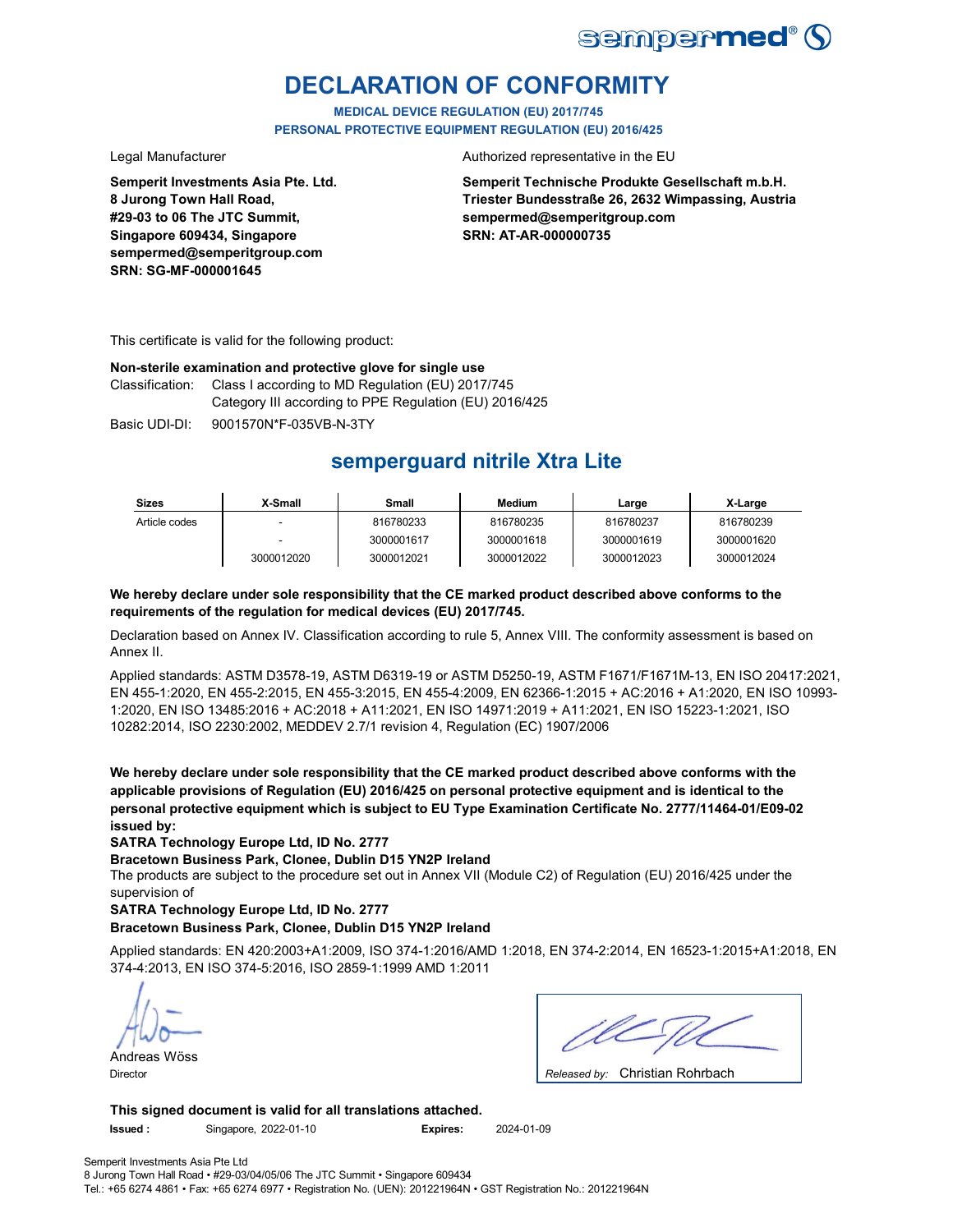

# **KONFORMITÄTSERKLÄRUNG**

MEDIZINPRODUKTEVERORDNUNG (EU) 2017/745 VERORDNUNG (EU) 2016/425 FÜR PERSÖNLICHE SCHUTZAUSRÜSTUNG

**Semperit Investments Asia Pte. Ltd. 8 Jurong Town Hall Road, #29-03 to 06 The JTC Summit, Singapore 609434, Singapore sempermed@semperitgroup.com SRN: SG-MF-000001645**

#### Hersteller EU-Bevollmächtigter

**Semperit Technische Produkte Gesellschaft m.b.H. Triester Bundesstraße 26, 2632 Wimpassing, Austria sempermed@semperitgroup.com SRN: AT-AR-000000735**

Dieses Zertifikat ist gültig für die folgenden Produkte:

**Nicht-steriler Untersuchungs- und Schutzhandschuh für den Einmalgebrauch**

Klassifizierung: Klasse I gemäß Medizinprodukteverordnung (EU) 2017/745 Kategorie III gemäß PSA Verordnung (EU) 2016/425

Basic UDI-DI: 9001570N\*F-035VB-N-3TY 9001570N\*F-035VB-N-

# **semperguard nitrile Xtra Lite**

| Größen         | X-Small                  | <b>Small</b> | <b>Medium</b> | Large      | X-Large    |
|----------------|--------------------------|--------------|---------------|------------|------------|
| Artikelnummern | $\overline{\phantom{a}}$ | 816780233    | 816780235     | 816780237  | 816780239  |
|                |                          |              |               |            |            |
|                |                          |              |               |            |            |
|                | ۰                        | 3000001617   | 3000001618    | 3000001619 | 3000001620 |
|                | 3000012020               | 3000012021   | 3000012022    | 3000012023 | 3000012024 |

### **Wir bestätigen hiermit unter alleiniger Verantwortung, dass die CE gekennzeichneten Produkte mit den Anforderungen der Medizinprodukteverordnung (EU) 2017/745 übereinstimmen.**

Erklärung basierend auf Anhang IV. Klassifizierung gemäß Regel 5, Anhang VIII. Konformitätsbewertung gemäß Anhang II.

Angewandte Normen: ASTM D3578-19, ASTM D6319-19 or ASTM D5250-19, ASTM F1671/F1671M-13, EN ISO 20417:2021, EN 455-1:2020, EN 455-2:2015, EN 455-3:2015, EN 455-4:2009, EN 62366-1:2015 + AC:2016 + A1:2020, EN ISO 10993-1:2020, EN ISO 13485:2016 + AC:2018 + A11:2021, EN ISO 14971:2019 + A11:2021, EN ISO 15223-1:2021, ISO 10282:2014, ISO 2230:2002, MEDDEV 2.7/1 revision 4, Regulation (EC) 1907/2006

**Wir bestätigen hiermit unter alleiniger Verantwortung, dass die oben genannten CE gekennzeichneten Produkte mit den maßgeblichen Bestimmungen der Verordnung (EU) 2016/425 für Persönliche Schutzausrüstung übereinstimmen und Gegenstand sind der EU-Baumusterprüfbescheinigung Nr. 2777/11464-01/E09-02 ausgestellt durch:**

**SATRA Technology Europe Ltd, ID No. 2777**

**Bracetown Business Park, Clonee, Dublin D15 YN2P Ireland**

Die Produkte sind Gegenstand der Verfahren gemäß Annex VII (Module C2) der Verordnung unter Aufsicht von **SATRA Technology Europe Ltd, ID No. 2777**

### **Bracetown Business Park, Clonee, Dublin D15 YN2P Ireland**

Angewandte Normen: EN 420:2003+A1:2009, ISO 374-1:2016/AMD 1:2018, EN 374-2:2014, EN 16523-1:2015+A1:2018, EN 374-4:2013, EN ISO 374-5:2016, ISO 2859-1:1999 AMD 1:2011

Gültig bis: 2024-01-09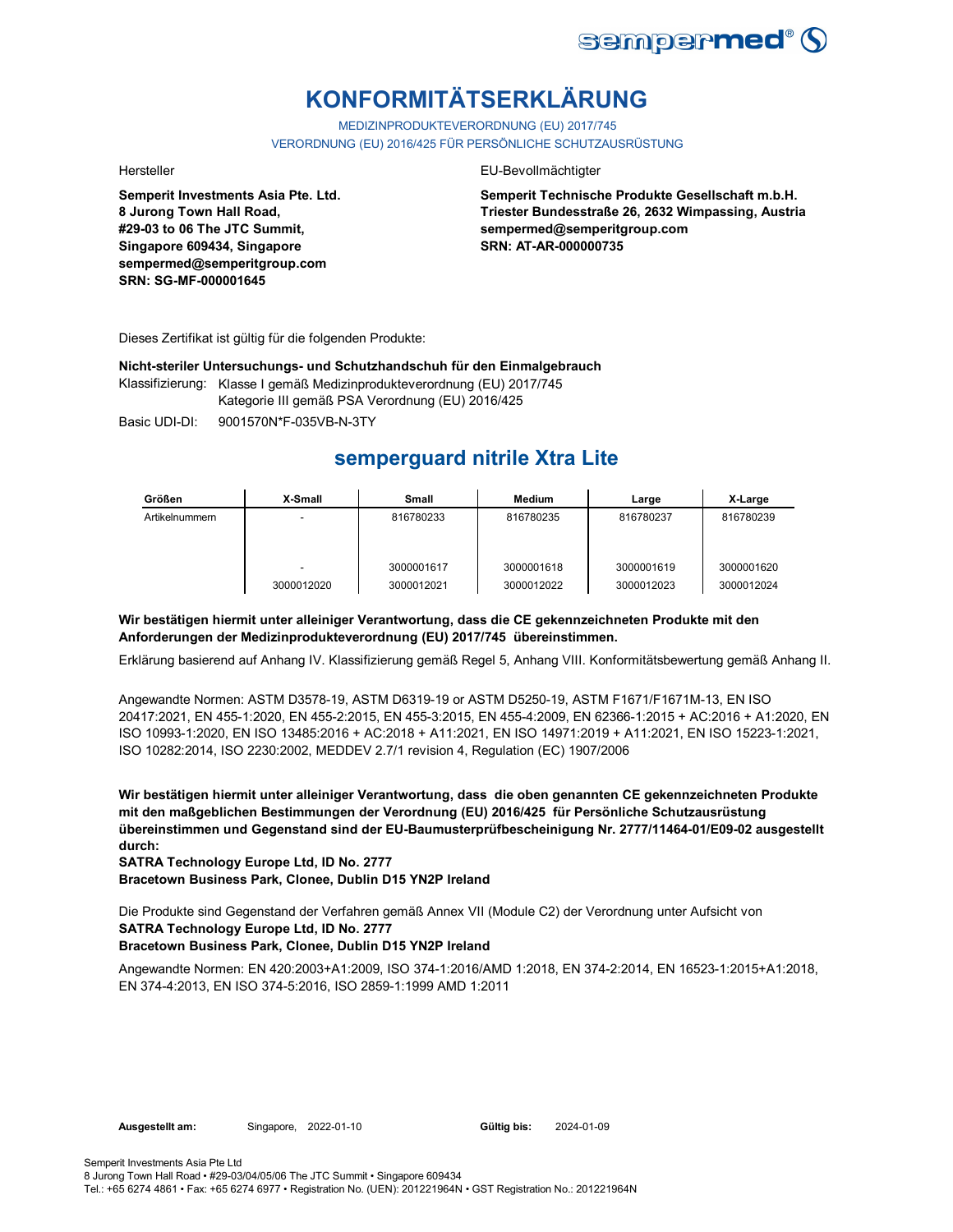

# **DÉCLARATION DE CONFORMITÉ**

RÈGLEMENT POUR LES DISPOSITIFS MÉDICAUX (UE) 2017/745 RÈGLEMENT (UE) 2016/425 POUR L'ÉQUIPEMENT DE PROTECTION INDIVIDUELLE

**Semperit Investments Asia Pte. Ltd. 8 Jurong Town Hall Road, #29-03 to 06 The JTC Summit, Singapore 609434, Singapore sempermed@semperitgroup.com SRN: SG-MF-000001645**

#### Fabricant **Executes Représentant UE**

**Semperit Technische Produkte Gesellschaft m.b.H. Triester Bundesstraße 26, 2632 Wimpassing, Austria sempermed@semperitgroup.com SRN: AT-AR-000000735**

Ce certificat est valable pour les produits suivants :

#### **Gant d'examen et de protection non-stérile à usage unique**

Classification : Classe I selon la règlement pour dispositifs médicaux (UE) 2017/745 Catégorie III selon la règlement EPI (UE) 2016/425

Basic UDI-DI: 9001570N\*F-035VB-N-3TY

## **semperguard nitrile Xtra Lite**

| <b>Tailles</b>    | X-Small                  | Small                    | Medium                   | Large                    | X-Large                  |
|-------------------|--------------------------|--------------------------|--------------------------|--------------------------|--------------------------|
| Numéros d'article | $\overline{\phantom{0}}$ | 816780233                | 816780235                | 816780237                | 816780239                |
|                   | 3000012020               | 3000001617<br>3000012021 | 3000001618<br>3000012022 | 3000001619<br>3000012023 | 3000001620<br>3000012024 |

**Par la présente, nous déclarons sous notre propre responsabilité que les produits portant le symbole CE sont conformes aux exigences de la règlement sur les dispositifs médicaux (EU) 2017/745.**

La déclaration se fonde sur l'annexe IV. Classification selon la règle 5, annexe VIII. Évaluation de la conformité selon l'annexe II.

Normes appliquées : ASTM D3578-19, ASTM D6319-19 or ASTM D5250-19, ASTM F1671/F1671M-13, EN ISO 20417:2021, EN 455-1:2020, EN 455-2:2015, EN 455-3:2015, EN 455-4:2009, EN 62366-1:2015 + AC:2016 + A1:2020, EN ISO 10993-1:2020, EN ISO 13485:2016 + AC:2018 + A11:2021, EN ISO 14971:2019 + A11:2021, EN ISO 15223- 1:2021, ISO 10282:2014, ISO 2230:2002, MEDDEV 2.7/1 revision 4, Regulation (EC) 1907/2006

**Par la présente, nous déclarons sous notre propre responsabilité que les produits portant le symbole CE mentionnés ci-dessus sont conformes aux dispositions essentielles de la règlement (UE) 2016/425 concernant l'équipement de protection individuelle sont identiques à l'équipement de protection individuelle faisant l'objet du certificat d'examen de type UE numéro 2777/11464-01/E09-02 délivré par:**

#### **SATRA Technology Europe Ltd, ID No. 2777 Bracetown Business Park, Clonee, Dublin D15 YN2P Ireland**

Les produits sont soumis aux procédures visées dans l'annexe VII (Module C2) de la règlement sous la surveillance de **SATRA Technology Europe Ltd, ID No. 2777**

#### **Bracetown Business Park, Clonee, Dublin D15 YN2P Ireland**

Normes appliquées : EN 420:2003+A1:2009, ISO 374-1:2016/AMD 1:2018, EN 374-2:2014, EN 16523-1:2015+A1:2018, EN 374-4:2013, EN ISO 374-5:2016, ISO 2859-1:1999 AMD 1:2011

Semperit Investments Asia Pte Ltd 8 Jurong Town Hall Road • #29-03/04/05/06 The JTC Summit • Singapore 609434 Tel.: +65 6274 4861 • Fax: +65 6274 6977 • Registration No. (UEN): 201221964N • GST Registration No.: 201221964N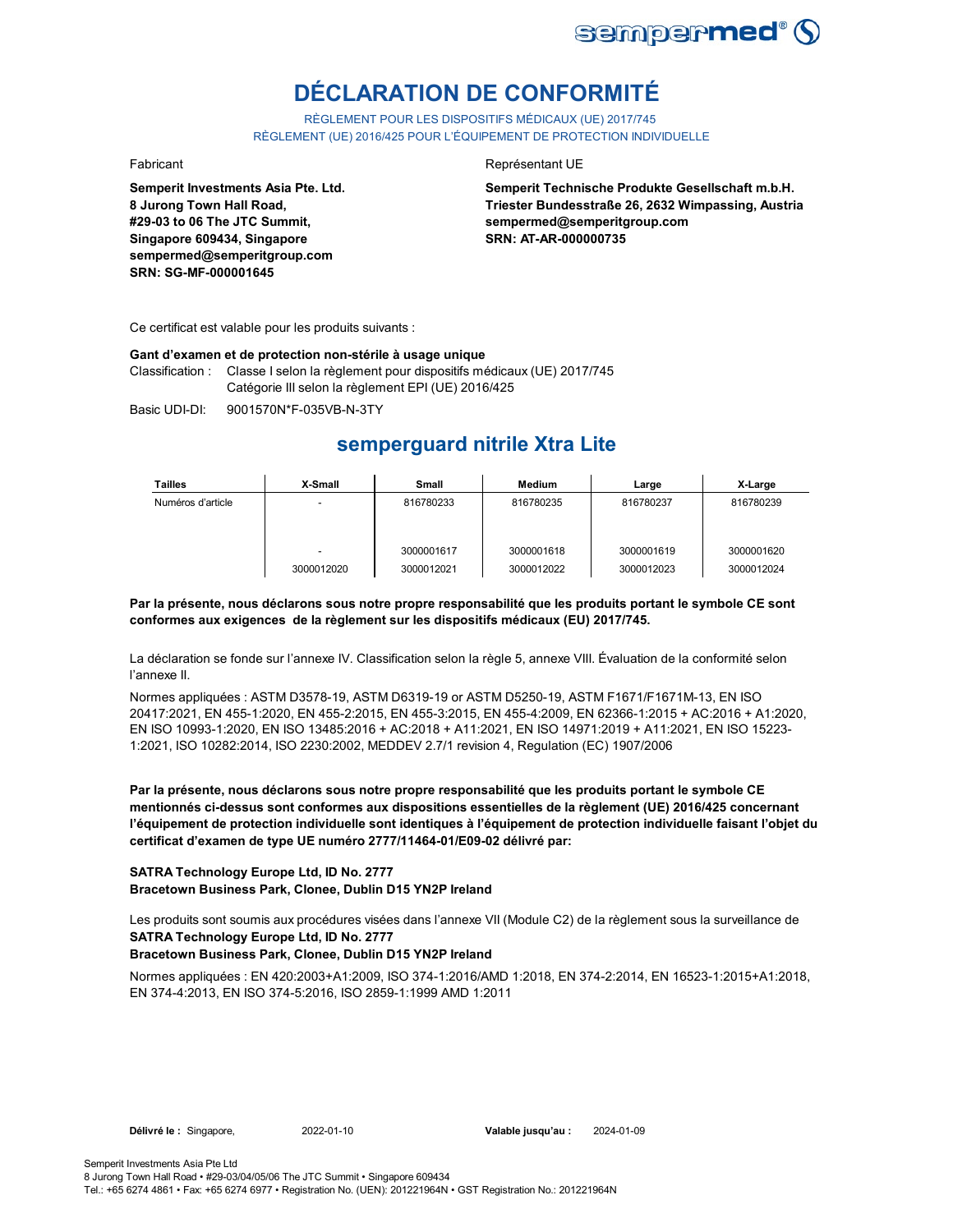

# **DICHIARAZIONE DI CONFORMITÀ**

REGOLAMENTO SUL DISPOSITIVO MEDICO (UE) 2017/745 REGOLAMENTO (UE) 2016/425 DELL'APPARECCHIATURA DI PROTEZIONE INDIVIDUALE

**Semperit Investments Asia Pte. Ltd. 8 Jurong Town Hall Road, #29-03 to 06 The JTC Summit, Singapore 609434, Singapore sempermed@semperitgroup.com SRN: SG-MF-000001645**

#### Produttore Rappresentante autorizzato nell'UE

**Semperit Technische Produkte Gesellschaft m.b.H. Triester Bundesstraße 26, 2632 Wimpassing, Austria sempermed@semperitgroup.com SRN: AT-AR-000000735**

Questo certificato è valido per il seguente prodotto:

#### **Guanto protettivo non sterile monouso da esame**

Clasificazione: Classe I secondo il regolamento dispositivi medici (UE) 2017/745 Categoria III secondo il regolamento (UE) 2016/425 del PPE

Basic UDI-DI: 9001570N\*F-035VB-N-3TY

## **semperguard nitrile Xtra Lite**

| Misure          | X-Small                  | Small      | Medium     | Large      | X-Large    |
|-----------------|--------------------------|------------|------------|------------|------------|
| Codici articolo | $\overline{\phantom{a}}$ | 816780233  | 816780235  | 816780237  | 816780239  |
|                 | $\overline{\phantom{a}}$ | 3000001617 | 3000001618 | 3000001619 | 3000001620 |
|                 | 3000012020               | 3000012021 | 3000012022 | 3000012023 | 3000012024 |

#### **Con la presente, dichiariamo sotto la nostra esclusiva responsabilità che il prodotto con marchio CE sopra descritto soddisfa i requisiti del regolamento sui dispositivi medici (UE) 2017/745 .**

Dichiarazione basata sull'allegato IV. Classificazione secondo la regola 5, allegato VIII. La valutazione della conformità si basa sull'allegato II.

Norme applicate: ASTM D3578-19, ASTM D6319-19 or ASTM D5250-19, ASTM F1671/F1671M-13, EN ISO 20417:2021, EN 455-1:2020, EN 455-2:2015, EN 455-3:2015, EN 455-4:2009, EN 62366-1:2015 + AC:2016 + A1:2020, EN ISO 10993- 1:2020, EN ISO 13485:2016 + AC:2018 + A11:2021, EN ISO 14971:2019 + A11:2021, EN ISO 15223-1:2021, ISO 10282:2014, ISO 2230:2002, MEDDEV 2.7/1 revision 4, Regulation (EC) 1907/2006

**Con la presente, dichiariamo sotto la nostra esclusiva responsabilità che il prodotto con marchio CE sopra descritto è conforme alle disposizioni applicabili del Regolamento (UE) 2016/425 sui dispositivi di protezione individuale ed è identico al dispositivo di protezione personale che è soggetto al Certificato di Esame di Tipo UE n. 2777/11464-01/E09-02 rilasciato da:**

**SATRA Technology Europe Ltd, ID No. 2777**

**Bracetown Business Park, Clonee, Dublin D15 YN2P Ireland**

ed è soggetto alla procedura di cui all'allegato VII (modulo C2) del regolamento (UE) 2016/425 sotto il controllo di **SATRA Technology Europe Ltd, ID No. 2777**

### **Bracetown Business Park, Clonee, Dublin D15 YN2P Ireland**

Norme applicate: EN 420:2003+A1:2009, ISO 374-1:2016/AMD 1:2018, EN 374-2:2014, EN 16523-1:2015+A1:2018, EN 374-4:2013, EN ISO 374-5:2016, ISO 2859-1:1999 AMD 1:2011

2022-01-10 2024-01-09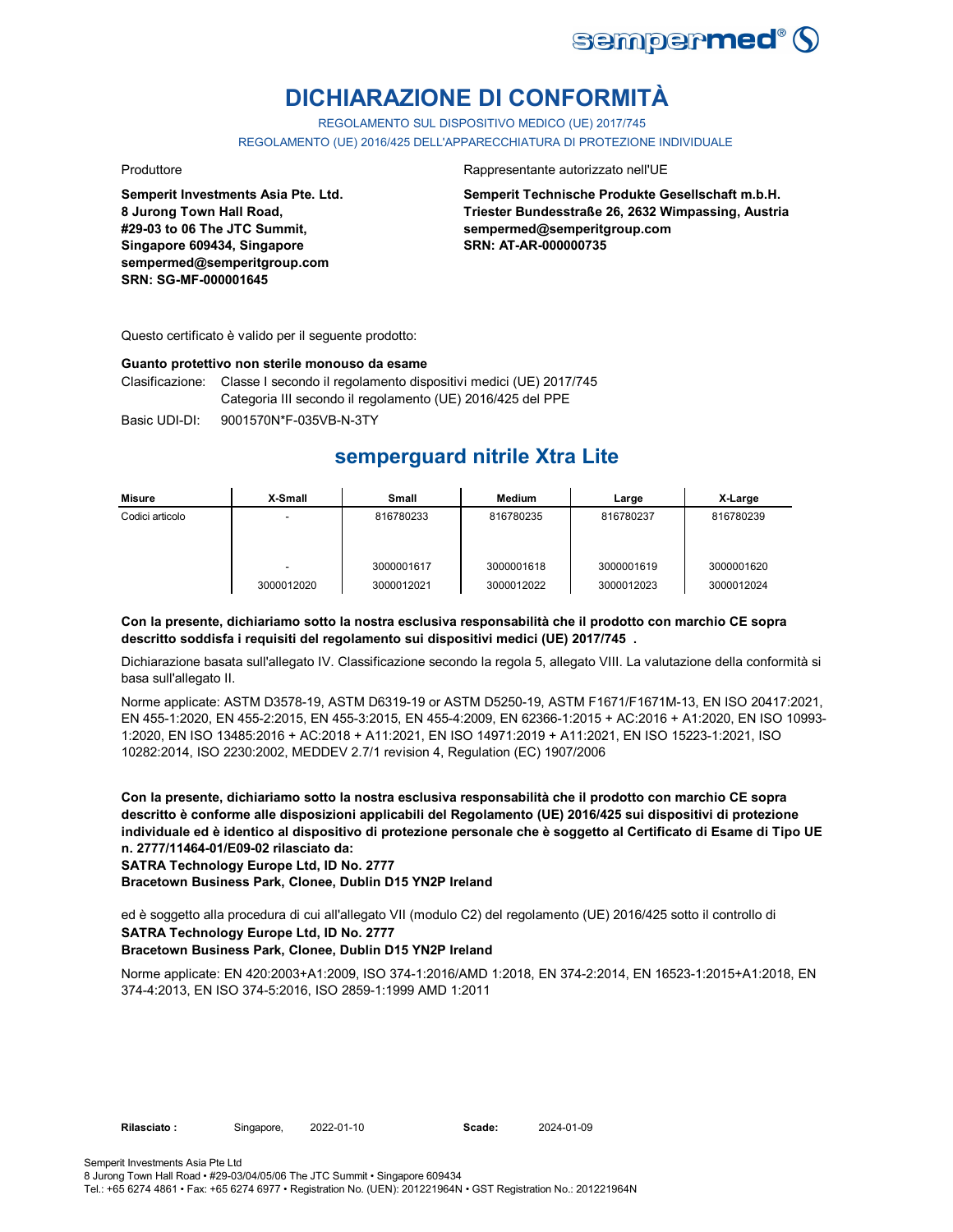

# **CONFORMITEITSVERKLARING**

VERORDENING MEDISCHE PRODUCTEN (EU) 2017/745

VERORDENING (EU) 2016/425 BETREFFENDE PERSOONLIJKE BESCHERMENDE UITRUSTING

**Semperit Investments Asia Pte. Ltd. 8 Jurong Town Hall Road, #29-03 to 06 The JTC Summit, Singapore 609434, Singapore sempermed@semperitgroup.com SRN: SG-MF-000001645**

#### Fabrikant Gemachtigde EU

**Semperit Technische Produkte Gesellschaft m.b.H. Triester Bundesstraße 26, 2632 Wimpassing, Austria sempermed@semperitgroup.com SRN: AT-AR-000000735**

Dit certificaat is geldig voor de volgende producten:

#### **Niet-steriele onderzoeks- en beschermende handschoenen voor eenmalig gebruik**

Classificatie: Klasse I volgens Verordening (EU) 2017/745 betreffende medische hulpmiddelen Categorie III volgens PBM-verordening (EU) 2016/425

Basic UDI-DI: 9001570N\*F-035VB-N-3TY

## **semperguard nitrile Xtra Lite**

| Maten          | X-Small                  | Small      | Medium     | Large      | X-Large    |
|----------------|--------------------------|------------|------------|------------|------------|
| Artikelnummers |                          | 816780233  | 816780235  | 816780237  | 816780239  |
|                | $\overline{\phantom{a}}$ | 3000001617 | 3000001618 | 3000001619 | 3000001620 |
|                | 3000012020               | 3000012021 | 3000012022 | 3000012023 | 3000012024 |

### **Wij verklaren hierbij onder uitsluitende verantwoordelijkheid, dat de CE-gemarkeerde producten voldoen aan de vereisten van de Verordening Medische Hulpmiddelen (EU) 2017/745.**

Verklaring op basis van bijlage IV. Classificatie volgens regel 5, bijlage VIII. De conformiteitsbeoordeling is gebaseerd op bijlage II.

Toegepaste normen: ASTM D3578-19, ASTM D6319-19 or ASTM D5250-19, ASTM F1671/F1671M-13, EN ISO 20417:2021, EN 455-1:2020, EN 455-2:2015, EN 455-3:2015, EN 455-4:2009, EN 62366-1:2015 + AC:2016 + A1:2020, EN ISO 10993-1:2020, EN ISO 13485:2016 + AC:2018 + A11:2021, EN ISO 14971:2019 + A11:2021, EN ISO 15223- 1:2021, ISO 10282:2014, ISO 2230:2002, MEDDEV 2.7/1 revision 4, Regulation (EC) 1907/2006

**Hierbij verklaren wij onder uitsluitende verantwoordelijkheid, dat de bovengenoemde CE-gemarkeerde producten voldoen aan de relevante bepalingen van de Verordening (EU) 2016/425 over persoonlijke beschermingsmiddelen en het onderworpen zijn aan het certificaat van EU-typeonderzoek nr.2777/11464-01/E09- 02 uitgegeven door:**

**SATRA Technology Europe Ltd, ID No. 2777**

**Bracetown Business Park, Clonee, Dublin D15 YN2P Ireland**

De producten vallen onder de procedures van bijlage VII (module C2) van de verordening onder toezicht van **SATRA Technology Europe Ltd, ID No. 2777**

### **Bracetown Business Park, Clonee, Dublin D15 YN2P Ireland**

Toegepaste normen: EN 420:2003+A1:2009, ISO 374-1:2016/AMD 1:2018, EN 374-2:2014, EN 16523-1:2015+A1:2018, EN 374-4:2013, EN ISO 374-5:2016, ISO 2859-1:1999 AMD 1:2011

Geldig tot: 2024-01-09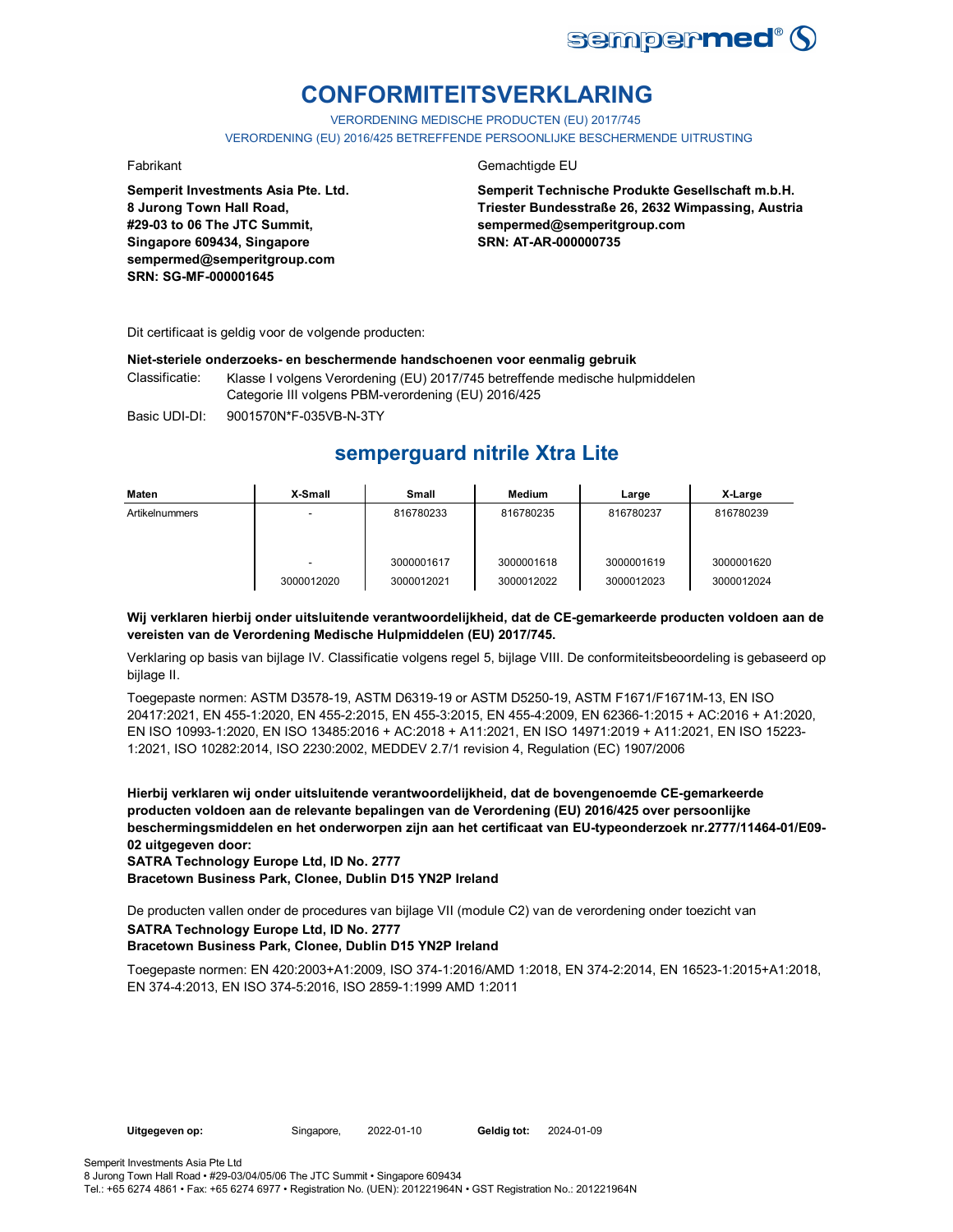

# **DECLARACIÓN DE CONFORMIDAD**

REGLAMENTO (UE) 2017/745 DE PRODUCTOS MEDICINALES REGLAMENTO (UE) 2016/425 PARA EQUIPAMIENTOS PERSONALES

**Semperit Investments Asia Pte. Ltd. 8 Jurong Town Hall Road, #29-03 to 06 The JTC Summit, Singapore 609434, Singapore sempermed@semperitgroup.com SRN: SG-MF-000001645**

#### Fabricante de la UE estado e a contra el estado en el Representante de la UE

**Semperit Technische Produkte Gesellschaft m.b.H. Triester Bundesstraße 26, 2632 Wimpassing, Austria sempermed@semperitgroup.com SRN: AT-AR-000000735**

El presente certificado es válido para los siguientes productos:

#### **Guante de exploración y protección no estéril para un solo uso**

Clasificación: Clase I según el Reglamento de Productos Medicinales (EU) 2017/745 Categoría III según el Reglamento EPI (UE) 2016/425

Basic UDI-DI: 9001570N\*F-035VB-N-3TY 9001570N\*F-035VB-N-3T

## **semperguard nitrile Xtra Lite**

| Tamaños            | X-Small    | Small      | Medium     | Large      | X-Large    |
|--------------------|------------|------------|------------|------------|------------|
| Número de artículo |            | 816780233  | 816780235  | 816780237  | 816780239  |
|                    |            |            |            |            |            |
|                    |            |            |            |            |            |
|                    |            | 3000001617 | 3000001618 | 3000001619 | 3000001620 |
|                    | 3000012020 | 3000012021 | 3000012022 | 3000012023 | 3000012024 |

#### **Por la presente confirmamos bajo nuestra exclusiva responsabilidad que los productos con marcado CE cumplen con los requisitos del Reglamento (UE) 2017/745 sobre productos sanitarios.**

Declaración basada en el anexo IV. Clasificación según la norma 5 del anexo VIII. La evaluación de la conformidad se basa en el anexo II.

Normas aplicadas: ASTM D3578-19, ASTM D6319-19 or ASTM D5250-19, ASTM F1671/F1671M-13, EN ISO 20417:2021, EN 455-1:2020, EN 455-2:2015, EN 455-3:2015, EN 455-4:2009, EN 62366-1:2015 + AC:2016 + A1:2020, EN ISO 10993-1:2020, EN ISO 13485:2016 + AC:2018 + A11:2021, EN ISO 14971:2019 + A11:2021, EN ISO 15223- 1:2021, ISO 10282:2014, ISO 2230:2002, MEDDEV 2.7/1 revision 4, Regulation (EC) 1907/2006

**Por la presente confirmamos, bajo nuestra exclusiva responsabilidad, que los productos arriba mencionados con la marca CE cumplen con las disposiciones pertinentes del Reglamento (UE) 2016/425 para equipos de protección personal y están sujetos al Certificado de examen de tipo nº. 2777/11464-01/E09-02 expedido por:**

**SATRA Technology Europe Ltd, ID No. 2777**

**Bracetown Business Park, Clonee, Dublin D15 YN2P Ireland**

Los productos están sujetos a los procedimientos establecidos en el anexo VII (módulo C2) del Reglamento bajo la supervisión de

**SATRA Technology Europe Ltd, ID No. 2777**

**Bracetown Business Park, Clonee, Dublin D15 YN2P Ireland**

Normas aplicadas: EN 420:2003+A1:2009, ISO 374-1:2016/AMD 1:2018, EN 374-2:2014, EN 16523-1:2015+A1:2018, EN 374-4:2013, EN ISO 374-5:2016, ISO 2859-1:1999 AMD 1:2011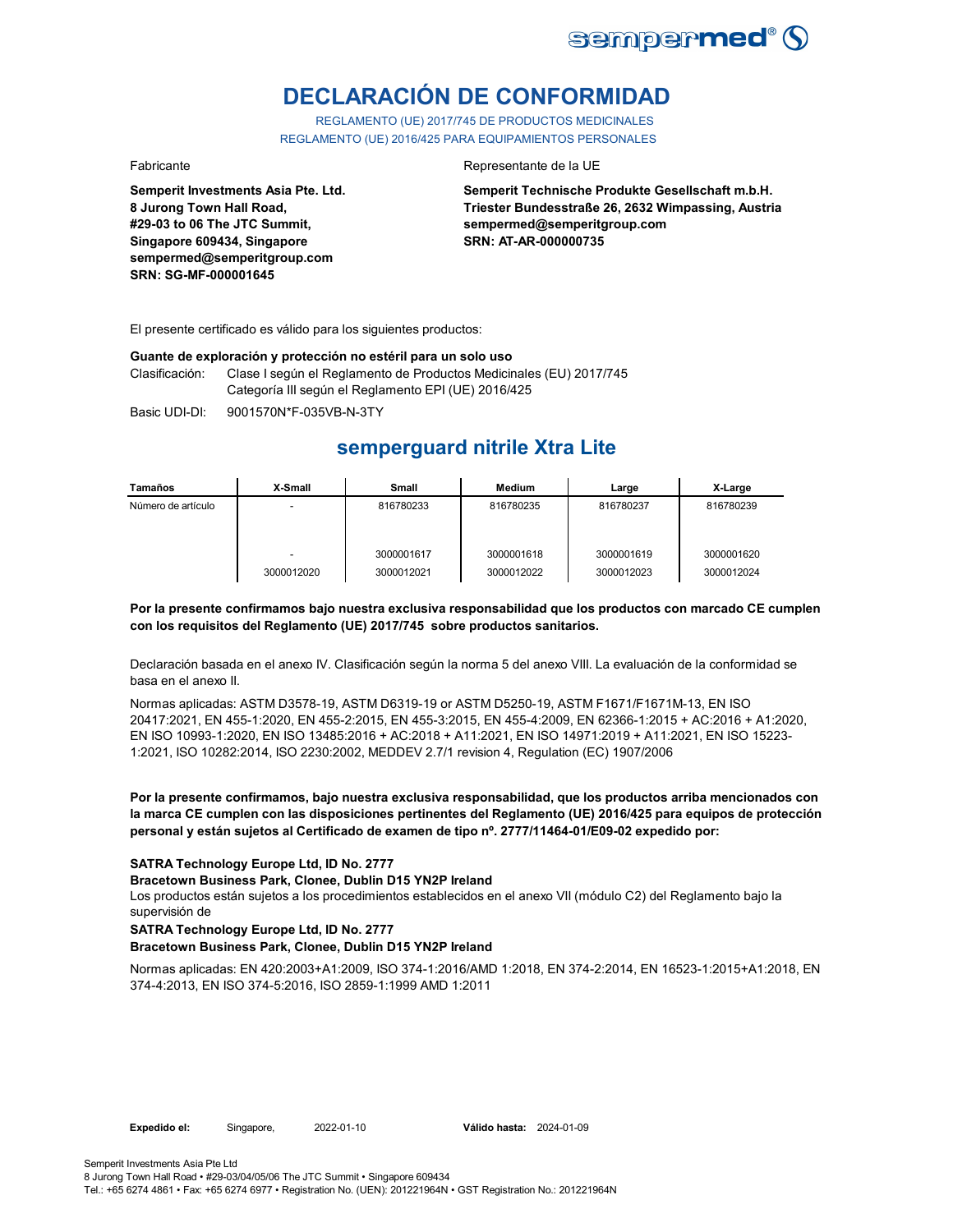

# **DECLARAÇÃO DE CONFORMIDADE**

REGULAMENTO (UE) 2017/745 SOBRE DISPOSITIVOS MÉDICOS REGULAMENTO (UE) 2016/425 SOBRE EQUIPAMENTO DE PROTEÇÃO INDIVIDUAL

**Semperit Investments Asia Pte. Ltd. 8 Jurong Town Hall Road, #29-03 to 06 The JTC Summit, Singapore 609434, Singapore sempermed@semperitgroup.com SRN: SG-MF-000001645**

#### Fabricante Representante da UE

**Semperit Technische Produkte Gesellschaft m.b.H. Triester Bundesstraße 26, 2632 Wimpassing, Austria sempermed@semperitgroup.com SRN: AT-AR-000000735**

Este certificado é válido para os seguintes produtos:

**Luva de exame e de proteção não estéril para uso único**

Classificação: Classe I de acordo com o regulamento de Dispositivos Médicos (UE) 2017/745 Categoria III de acordo com o regulamento EPI (UE) 2016/425

Basic UDI-DI: 9001570N\*F-035VB-N-3TY

## **semperguard nitrile Xtra Lite**

| <b>Tamanhos</b>   | X-Small    | Small                    | Medium                   | Large                    | X-Large                  |
|-------------------|------------|--------------------------|--------------------------|--------------------------|--------------------------|
| Números de artigo |            | 816780233                | 816780235                | 816780237                | 816780239                |
|                   | 3000012020 | 3000001617<br>3000012021 | 3000001618<br>3000012022 | 3000001619<br>3000012023 | 3000001620<br>3000012024 |

**Declaramos desta forma, sob a nossa exclusiva responsabilidade, que os produtos com a marca CE estão em conformidade com os requisitos da Regulamento de Dispositivos Médicos (UE) 2017/745 .**

Declaração baseada no Anexo IV. Classificação de acordo com a regra 5, Anexo VIII. Avaliação da conformidade com base no Anexo II.

Normas aplicadas: ASTM D3578-19, ASTM D6319-19 or ASTM D5250-19, ASTM F1671/F1671M-13, EN ISO 20417:2021, EN 455-1:2020, EN 455-2:2015, EN 455-3:2015, EN 455-4:2009, EN 62366-1:2015 + AC:2016 + A1:2020, EN ISO 10993- 1:2020, EN ISO 13485:2016 + AC:2018 + A11:2021, EN ISO 14971:2019 + A11:2021, EN ISO 15223-1:2021, ISO 10282:2014, ISO 2230:2002, MEDDEV 2.7/1 revision 4, Regulation (EC) 1907/2006

**Declaramos desta forma, sob a nossa exclusiva responsabilidade, que os produtos com a marca CE acima mencionados estão em conformidade com as disposições relevantes do regulamento (UE) 2016/425 para Equipamentos de Proteção Individual e são objeto do certificado de exame de tipo da UE n.º 2777/11464-01/E09-02 emitido por:**

**SATRA Technology Europe Ltd, ID No. 2777**

**Bracetown Business Park, Clonee, Dublin D15 YN2P Ireland**

Os produtos são objeto dos procedimentos previstos no anexo VII (módulo C2) do regulamento, sob a supervisão de

## **SATRA Technology Europe Ltd, ID No. 2777**

#### **Bracetown Business Park, Clonee, Dublin D15 YN2P Ireland**

Normas aplicadas: EN 420:2003+A1:2009, ISO 374-1:2016/AMD 1:2018, EN 374-2:2014, EN 16523-1:2015+A1:2018, EN 374-4:2013, EN ISO 374-5:2016, ISO 2859-1:1999 AMD 1:2011

8 Jurong Town Hall Road • #29-03/04/05/06 The JTC Summit • Singapore 609434 Tel.: +65 6274 4861 • Fax: +65 6274 6977 • Registration No. (UEN): 201221964N • GST Registration No.: 201221964N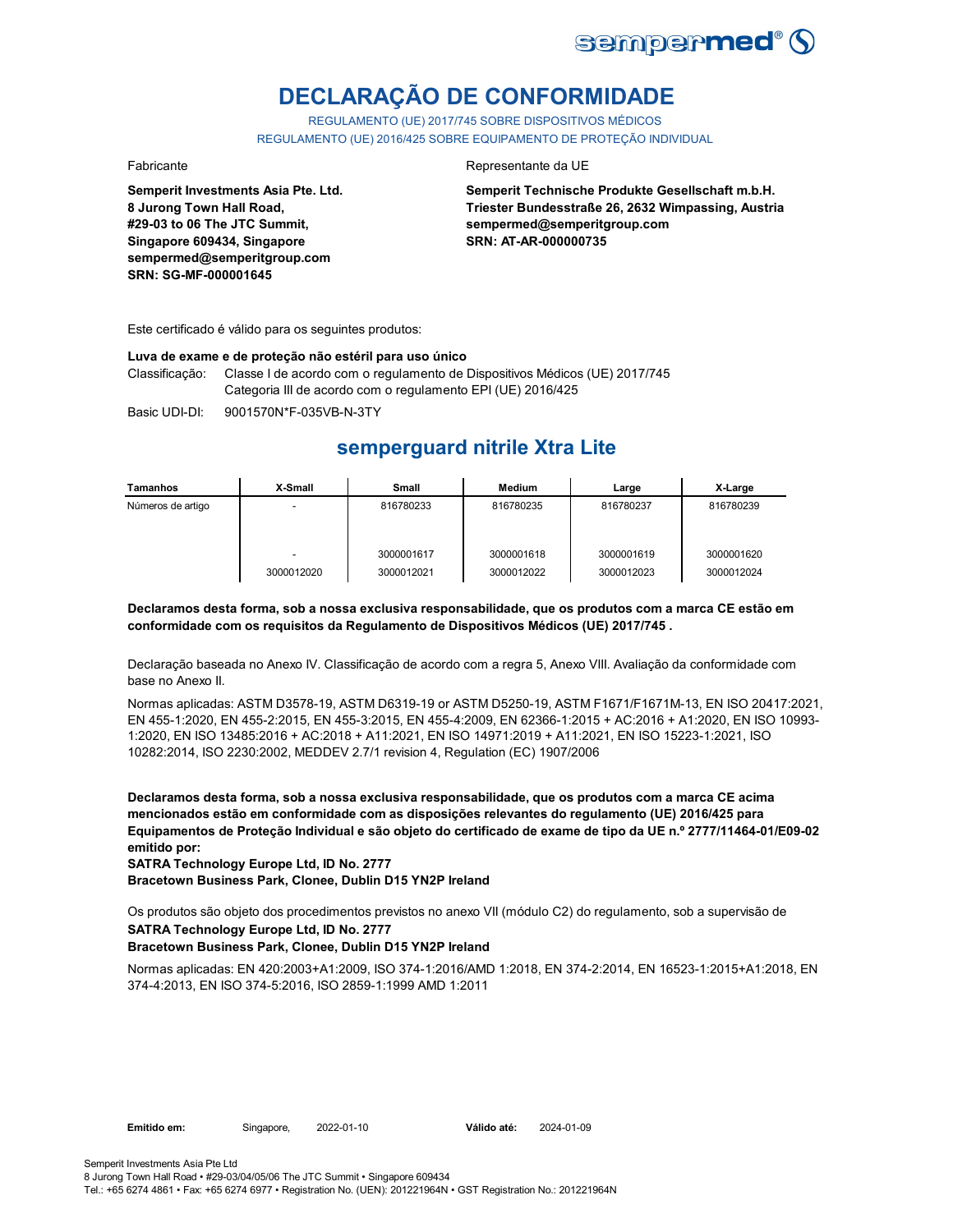

# **DEKLARATON OM ÖVERENSSTÄMMELSE**

FÖRORDNING (EU) 2017/745 MEDICINTEKNISKA PRODUKTER FÖRORDNING (EU) 2016/425 FÖR PERSONLIG SKYDDSUTRUSTNING

**Semperit Investments Asia Pte. Ltd. 8 Jurong Town Hall Road, #29-03 to 06 The JTC Summit, Singapore 609434, Singapore sempermed@semperitgroup.com SRN: SG-MF-000001645**

#### Tillverkare Behörig representant hos EU

**Semperit Technische Produkte Gesellschaft m.b.H. Triester Bundesstraße 26, 2632 Wimpassing, Austria sempermed@semperitgroup.com SRN: AT-AR-000000735**

Detta certifikat gäller följande produkt:

#### **Icke-steril inspektions- och skyddshandske för engångsanvändning**

Klassificering: Klass I enligt EU-förordning för medicintek-niska produkter (MD) (EU) 2017/745 Kategori III enligt EU-förordning för personlig skyddsutrustning (PPE) 2016/425

Basic UDI-DI: 9001570N\*F-035VB-N-3TY 9001570N\*F-035VB-N-3T

## **semperguard nitrile Xtra Lite**

| <b>Storlekar</b> | X-Small    | <b>Small</b>             | Medium                   | Large                    | X-Large                  |
|------------------|------------|--------------------------|--------------------------|--------------------------|--------------------------|
| Artikelkoder     |            | 816780233                | 816780235                | 816780237                | 816780239                |
|                  | 3000012020 | 3000001617<br>3000012021 | 3000001618<br>3000012022 | 3000001619<br>3000012023 | 3000001620<br>3000012024 |

#### **Vi förklarar härmed under eget exklusivt ansvar att ovan beskrivna, CE-markerade produkt stämmer överens med erforderliga i förordning för medicinska produkter (EU) 2017/745.**

Förklaring på grundval av bilaga IV. Klassificering enligt regel 5, bilaga VIII. Bedömningen av överensstämmelse grundar sig på bilaga II.

Tillämpade standarder: ASTM D3578-19, ASTM D6319-19 or ASTM D5250-19, ASTM F1671/F1671M-13, EN ISO 20417:2021, EN 455-1:2020, EN 455-2:2015, EN 455-3:2015, EN 455-4:2009, EN 62366-1:2015 + AC:2016 + A1:2020, EN ISO 10993-1:2020, EN ISO 13485:2016 + AC:2018 + A11:2021, EN ISO 14971:2019 + A11:2021, EN ISO 15223-1:2021, ISO 10282:2014, ISO 2230:2002, MEDDEV 2.7/1 revision 4, Regulation (EC) 1907/2006

#### **Vi förklarar härmed under eget exklusivt ansvar att ovan beskrivna, CE-markerade produkt stämmer överens med tillämpliga bestämmelser i EU-förordningen 2016/425 för personlig skyddsutrustning och är identisk med den personliga skyddsutrustning som anges i EU-certifikat för typgranskning nummer2777/11464-01/E09-02 daterad av:**

### **SATRA Technology Europe Ltd, ID No. 2777**

#### **Bracetown Business Park, Clonee, Dublin D15 YN2P Ireland**

och är föremål för den procedur som beskrivs i Bilaga VII (Modul C2) till EU-förordningen 2016/425 under the supervision of under uppsikt av

#### **SATRA Technology Europe Ltd, ID No. 2777**

### **Bracetown Business Park, Clonee, Dublin D15 YN2P Ireland**

Tillämpade standarder: EN 420:2003+A1:2009, ISO 374-1:2016/AMD 1:2018, EN 374-2:2014, EN 16523-1:2015+A1:2018, EN 374-4:2013, EN ISO 374-5:2016, ISO 2859-1:1999 AMD 1:2011

Giltig till: 2024-01-09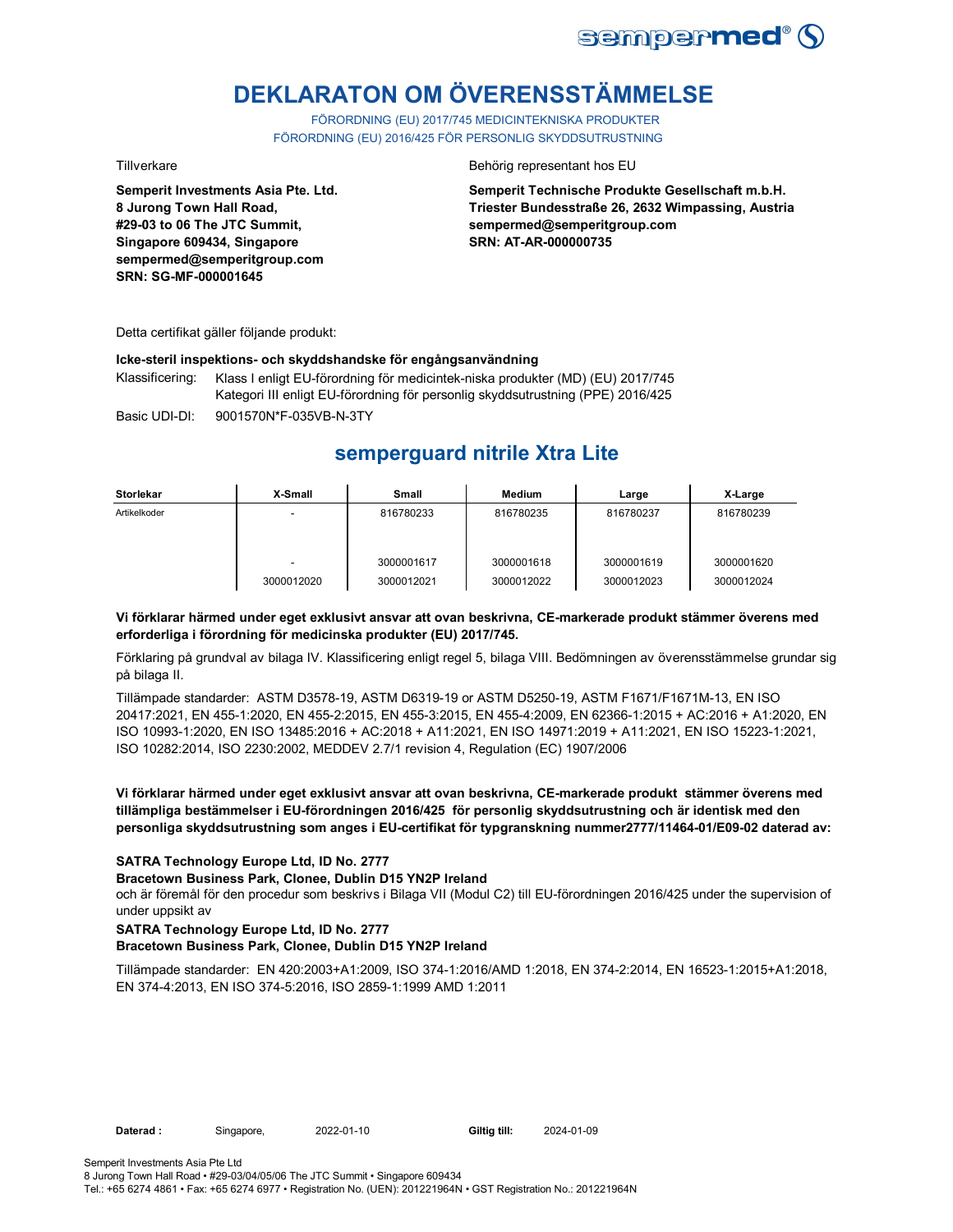

# **KONFORMITETSERKLÆRING**

FORORDNING (EU) 2017/745 OM MEDICINSK UDSTYR FORORDNING (EU) 2016/425 FOR PERSONLIGE VÆRNEMIDLER

**Semperit Investments Asia Pte. Ltd. 8 Jurong Town Hall Road, #29-03 to 06 The JTC Summit, Singapore 609434, Singapore sempermed@semperitgroup.com SRN: SG-MF-000001645**

#### Producent EU-befuldmægtigede

**Semperit Technische Produkte Gesellschaft m.b.H. Triester Bundesstraße 26, 2632 Wimpassing, Austria sempermed@semperitgroup.com SRN: AT-AR-000000735**

Dette certifikat er gyldigt for følgende produkter:

#### **Ikke-steril undersøgelses- og beskyttelseshandske til engangsbrug**

Klassificering: Klasse I jævnfør (EU) 2017/745 -forordningen for medicinsk udstyr Kategori III jævnfør PVM-forordningen (EU) 2016/425

Basic UDI-DI: 9001570N\*F-035VB-N-3TY

## **semperguard nitrile Xtra Lite**

| Størrelser   | X-Small    | <b>Small</b>             | <b>Medium</b>            | Large                    | X-Large                  |
|--------------|------------|--------------------------|--------------------------|--------------------------|--------------------------|
| Artikelnumre |            | 816780233                | 816780235                | 816780237                | 816780239                |
|              | 3000012020 | 3000001617<br>3000012021 | 3000001618<br>3000012022 | 3000001619<br>3000012023 | 3000001620<br>3000012024 |

### **Vi bekræfter hermed under fuldt ansvar, at de ovenfor nævnte CE-mærkede produkter stemmer overens med de krav i forordningen for medicinsk udstyr (EU) 2017/745.**

Erklæring på grundlag af bilag IV. Klassificering i henhold til regel 5, bilag VIII. Overensstemmelsesvurderingen er baseret på bilag II.

Anvendte standarder: ASTM D3578-19, ASTM D6319-19 or ASTM D5250-19, ASTM F1671/F1671M-13, EN ISO 20417:2021, EN 455-1:2020, EN 455-2:2015, EN 455-3:2015, EN 455-4:2009, EN 62366-1:2015 + AC:2016 + A1:2020, EN ISO 10993-1:2020, EN ISO 13485:2016 + AC:2018 + A11:2021, EN ISO 14971:2019 + A11:2021, EN ISO 15223- 1:2021, ISO 10282:2014, ISO 2230:2002, MEDDEV 2.7/1 revision 4, Regulation (EC) 1907/2006

**Vi bekræfter hermed under fuldt ansvar, at de ovenfor nævnte CE-mærkede produkter stemmer overens med med de afgørende bestemmelser i forordningen (EU) 2016/425 for personlige værnemidler, og er genstand for EU-certificering af typeafprøvning nr.2777/11464-01/E09-02 udstedt gennem:**

**SATRA Technology Europe Ltd, ID No. 2777**

**Bracetown Business Park, Clonee, Dublin D15 YN2P Ireland**

Produkterne er genstand for procedurer jævnfør VII (modul C2) i forordningen med opsyn af

**SATRA Technology Europe Ltd, ID No. 2777**

#### **Bracetown Business Park, Clonee, Dublin D15 YN2P Ireland**

Anvendte standarder: EN 420:2003+A1:2009, ISO 374-1:2016/AMD 1:2018, EN 374-2:2014, EN 16523- 1:2015+A1:2018, EN 374-4:2013, EN ISO 374-5:2016, ISO 2859-1:1999 AMD 1:2011

2024-01-09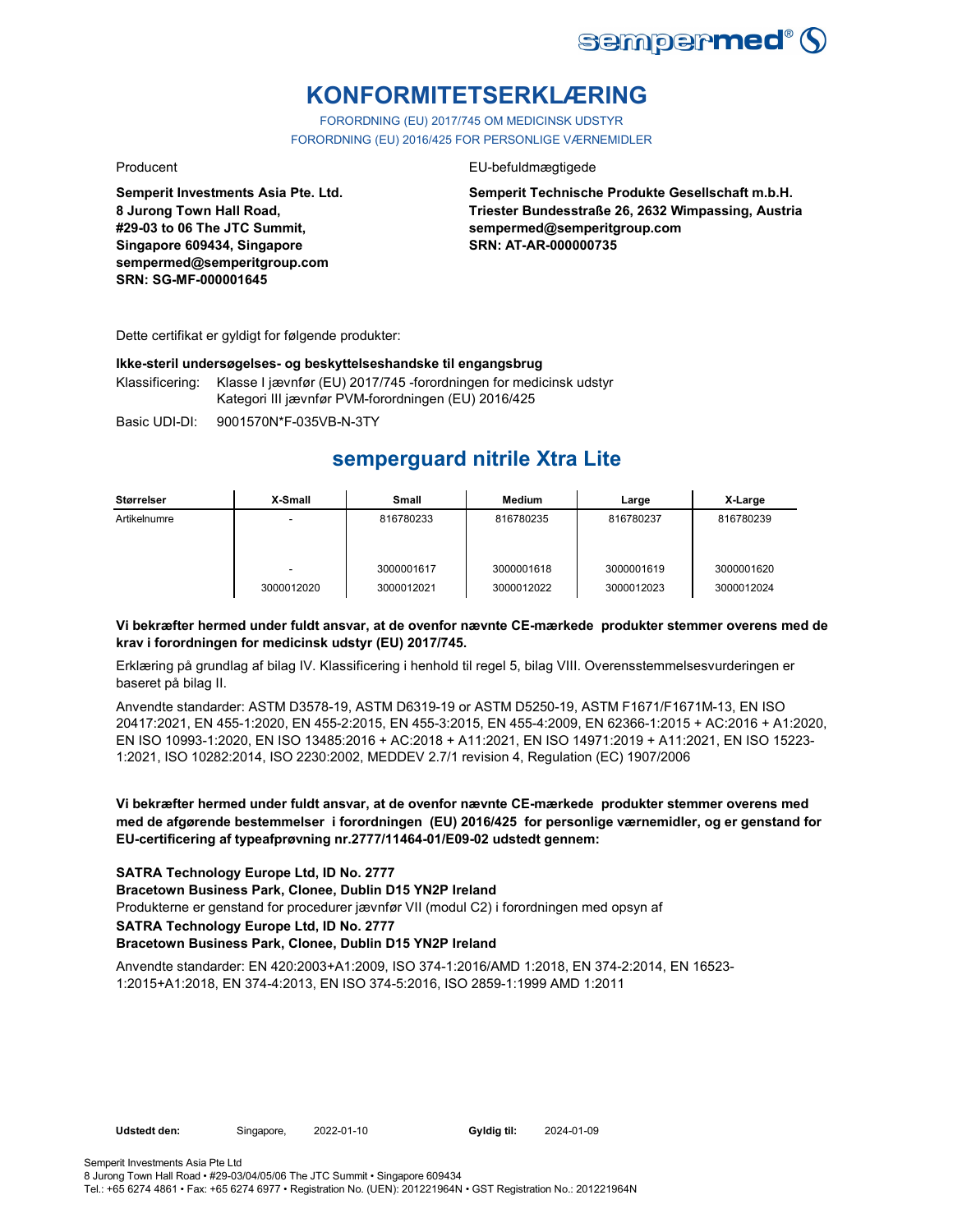

# **KONFORMITETSERKLÆRING**

FORORDNING FOR MEDISINSK UTSTYR (EU) 2017/745 FORORDNING (EU) 2016/425 OM PERSONLIG VERNEUTSTYR

**Semperit Investments Asia Pte. Ltd. 8 Jurong Town Hall Road, #29-03 to 06 The JTC Summit, Singapore 609434, Singapore sempermed@semperitgroup.com SRN: SG-MF-000001645**

#### Produsent **Autorisert representant i EU**

**Semperit Technische Produkte Gesellschaft m.b.H. Triester Bundesstraße 26, 2632 Wimpassing, Austria sempermed@semperitgroup.com SRN: AT-AR-000000735**

Dette sertifikatet er gyldig for følgende produkter:

#### **Ikke-steril undersøkelses- og beskyttelseshanske for engangsbruk**

Klassifisering: Klasse I i henhold til forordning for medisinsk utstyr (EU) 2017/745 Kategori III i henhold til PVU-forordningen (EU) nr. 2016/425

Basic UDI-DI: 9001570N\*F-035VB-N-3TY

## **semperguard nitrile Xtra Lite**

| Størrelser    | X-Small         | Small                    | Medium                   | Large                    | X-Large                  |
|---------------|-----------------|--------------------------|--------------------------|--------------------------|--------------------------|
| Artikkelnumre | -               | 816780233                | 816780235                | 816780237                | 816780239                |
|               | -<br>3000012020 | 3000001617<br>3000012021 | 3000001618<br>3000012022 | 3000001619<br>3000012023 | 3000001620<br>3000012024 |

#### **Vi erklærer herved under eneansvar at det CE-merkede produktet oppfyller de kravene i Uredbet for medisinsk utstyr (EU) 2017/745.**

Erklæring basert på vedlegg IV. Klassifisering i henhold til regel nr. 5, vedlegg VIII. Samsvarsvurderingen er basert på vedlegg II.

Relevante standarder: ASTM D3578-19, ASTM D6319-19 or ASTM D5250-19, ASTM F1671/F1671M-13, EN ISO 20417:2021, EN 455-1:2020, EN 455-2:2015, EN 455-3:2015, EN 455-4:2009, EN 62366-1:2015 + AC:2016 + A1:2020, EN ISO 10993-1:2020, EN ISO 13485:2016 + AC:2018 + A11:2021, EN ISO 14971:2019 + A11:2021, EN ISO 15223- 1:2021, ISO 10282:2014, ISO 2230:2002, MEDDEV 2.7/1 revision 4, Regulation (EC) 1907/2006

**Vi erklærer herved under eneansvar at det CE-merkede produktet som er nevnt ovenfor oppfyller de relevante bestemmelsene i Forordning (EU) nr. 2016/425 om personlig verneutstyr og er gjenstand for EUtypeprøvesertifikat nr. 2777/11464-01/E09-02 utstedt av:**

**SATRA Technology Europe Ltd, ID No. 2777**

#### **Bracetown Business Park, Clonee, Dublin D15 YN2P Ireland**

Produktet er gjenstand for prosedyren som er beskrevet i Vedlegg VII (Modul C2) i Forordning nr. 2016/425 under tilsyn av

#### **SATRA Technology Europe Ltd, ID No. 2777**

#### **Bracetown Business Park, Clonee, Dublin D15 YN2P Ireland**

Relevante standarder: EN 420:2003+A1:2009, ISO 374-1:2016/AMD 1:2018, EN 374-2:2014, EN 16523- 1:2015+A1:2018, EN 374-4:2013, EN ISO 374-5:2016, ISO 2859-1:1999 AMD 1:2011

2024-01-09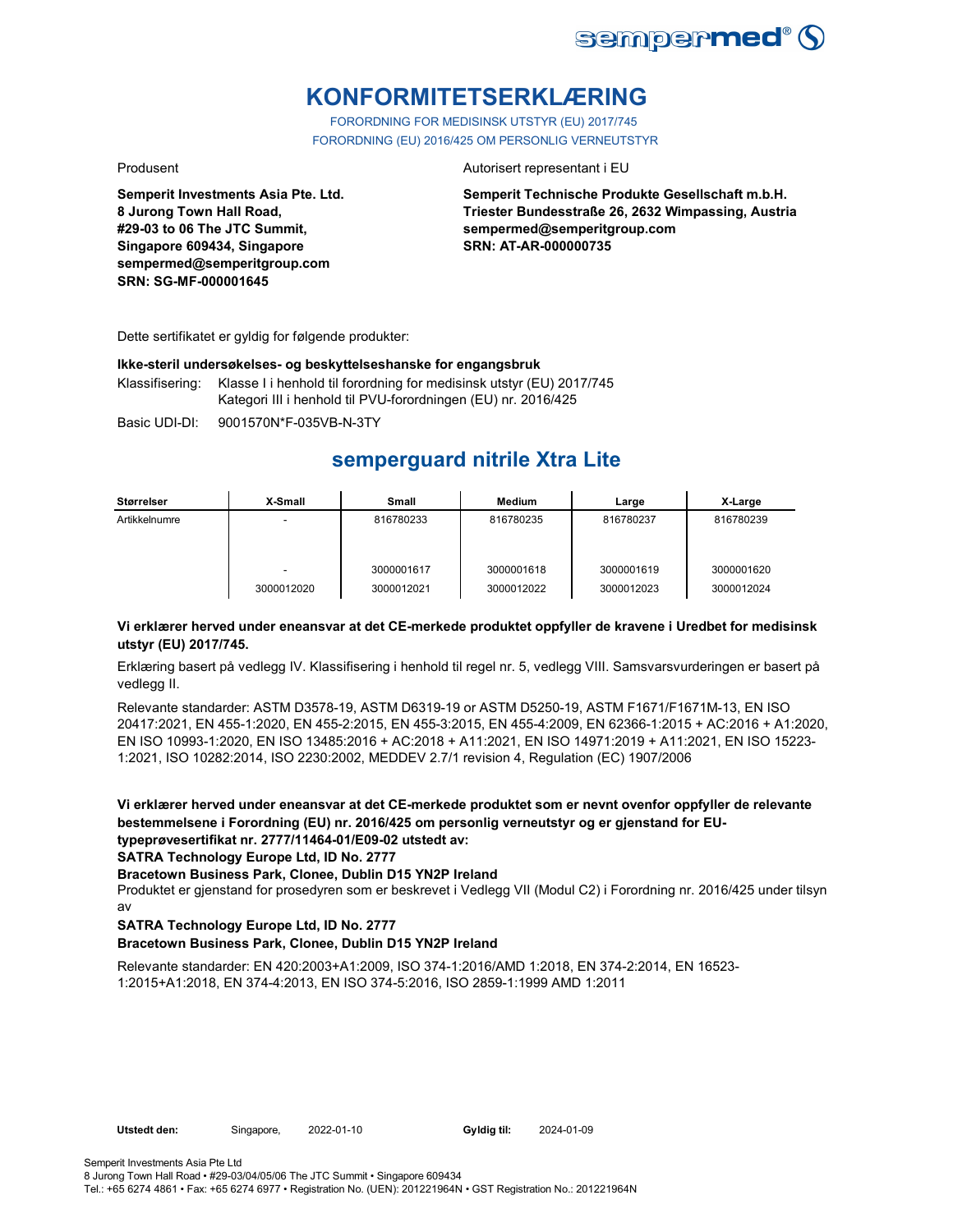

# **VAATIMUSTENMUKAISUUSVAKUUTUS**

LÄÄKINNÄLLISIÄ LAITTEITA KOSKEVA ASETUS (EU) 2017/745 HENKILÖNSUOJAIMISTA ANNETTU ASETUS (EU) 2016/425

**Semperit Investments Asia Pte. Ltd. 8 Jurong Town Hall Road, #29-03 to 06 The JTC Summit, Singapore 609434, Singapore sempermed@semperitgroup.com SRN: SG-MF-000001645**

#### Valmistaja EU:n valtuutettu edustaja

**Semperit Technische Produkte Gesellschaft m.b.H. Triester Bundesstraße 26, 2632 Wimpassing, Austria sempermed@semperitgroup.com SRN: AT-AR-000000735**

Tämä sertifikaatti koskee seuraavia tuotteita:

#### **Kertakäyttöinen ei-steriili tutkimus- ja suojakäsine**

Luokitus: Luokka I lääkinnällisiä laitteita koskevan asetuksen (EU) 2017/745 mukaisesti Luokka III henkilönsuojaimista annetun asetuksen (EU) 2016/425 mukaisesti

Basic UDI-DI: 9001570N\*F-035VB-N-3TY

## **semperguard nitrile Xtra Lite**

| Koot         | X-Small         | <b>Small</b>             | Medium                   | Large                    | X-Large                  |
|--------------|-----------------|--------------------------|--------------------------|--------------------------|--------------------------|
| Tuotenumerot | -               | 816780233                | 816780235                | 816780237                | 816780239                |
|              | -<br>3000012020 | 3000001617<br>3000012021 | 3000001618<br>3000012022 | 3000001619<br>3000012023 | 3000001620<br>3000012024 |

### **Täten vahvistamme yksinomaisella vastuullamme, että CE-merkityt tuotteet vastaavat lääkinnällisiä laitteita koskevan asetuksen (EU) 2017/745 mukaisia vaatimuksia.**

Liitteeseen IV perustuva julistus. Luokitus liitteen VIII 5 säännön mukaisesti. Vaatimustenmukaisuuden arviointi perustuu liitteeseen II.

Sovelletut standardit: ASTM D3578-19, ASTM D6319-19 or ASTM D5250-19, ASTM F1671/F1671M-13, EN ISO 20417:2021, EN 455-1:2020, EN 455-2:2015, EN 455-3:2015, EN 455-4:2009, EN 62366-1:2015 + AC:2016 + A1:2020, EN ISO 10993-1:2020, EN ISO 13485:2016 + AC:2018 + A11:2021, EN ISO 14971:2019 + A11:2021, EN ISO 15223- 1:2021, ISO 10282:2014, ISO 2230:2002, MEDDEV 2.7/1 revision 4, Regulation (EC) 1907/2006

**Täten vahvistamme yksinomaisella vastuullamme, että yllä mainitut CE-merkityt tuotteet vastaavat henkilönsuojaimista annetun asetuksen (EU) 2016/425 mukaisia perustavanlaatuisia vaatimuksia ja niihin sovelletaan EU:n tyyppitarkastustodistusta nro 2777/11464-01/E09-02 laadittu :**

**SATRA Technology Europe Ltd, ID No. 2777**

#### **Bracetown Business Park, Clonee, Dublin D15 YN2P Ireland**

Tuotteet ovat asetuksen liitteen VII (moduuli C2) mukaisen menettelyn kohteena, valvonnan suorittaa

**SATRA Technology Europe Ltd, ID No. 2777**

#### **Bracetown Business Park, Clonee, Dublin D15 YN2P Ireland**

Sovelletut standardit: EN 420:2003+A1:2009, ISO 374-1:2016/AMD 1:2018, EN 374-2:2014, EN 16523-1:2015+A1:2018, EN 374-4:2013, EN ISO 374-5:2016, ISO 2859-1:1999 AMD 1:2011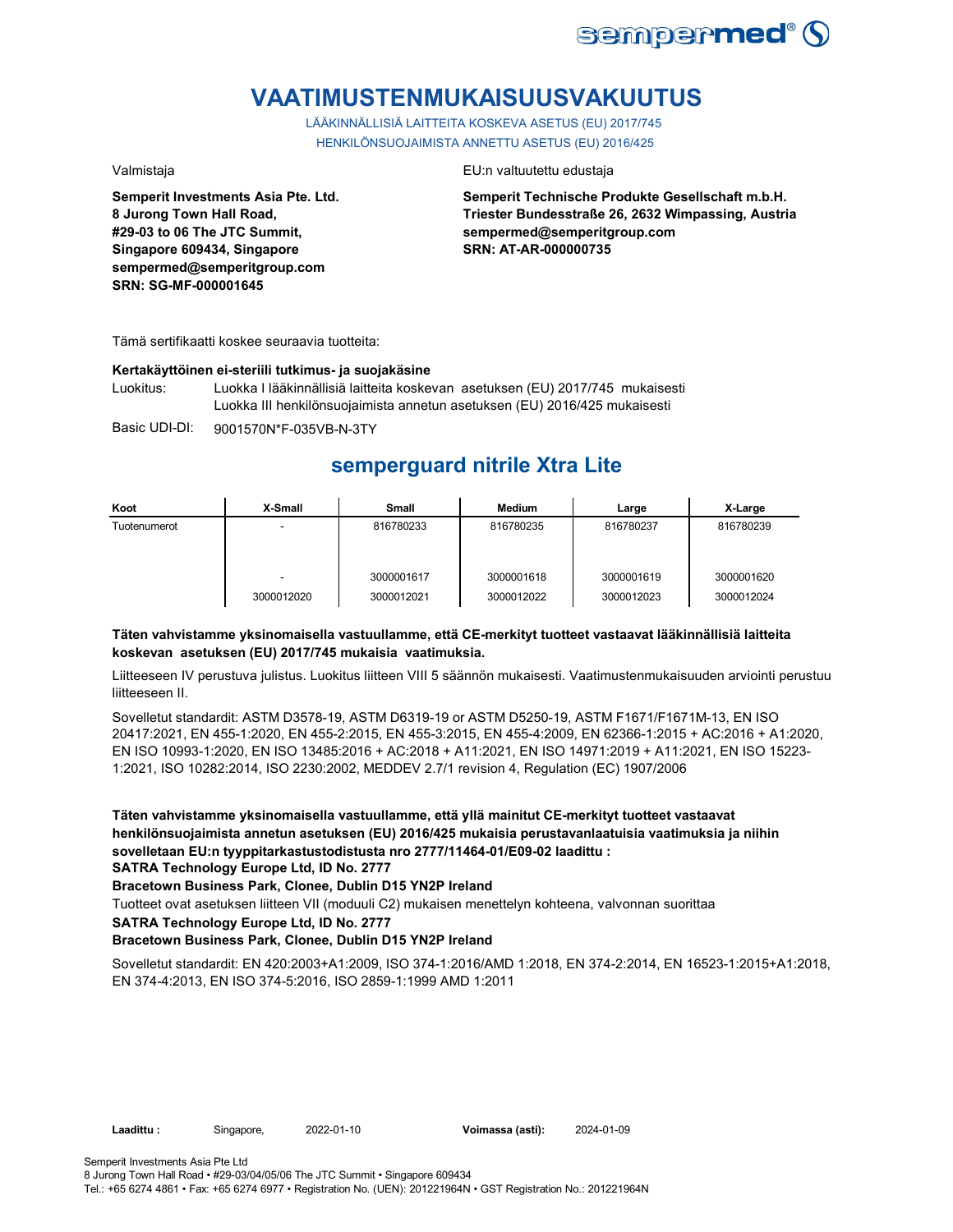

# **ATITIKTIES DEKLARACIJA**

REGLAMENTAS DĖL MEDICINOS PRIETAISŲ (ES) 2017/745 REGLAMENTAS (ES) 2016/425 DĖL ASMENINIŲ APSAUGOS PRIEMONIŲ

**Semperit Investments Asia Pte. Ltd. 8 Jurong Town Hall Road, #29-03 to 06 The JTC Summit, Singapore 609434, Singapore sempermed@semperitgroup.com SRN: SG-MF-000001645**

#### Gamintojas **ES** įgaliotas asmuo

**Semperit Technische Produkte Gesellschaft m.b.H. Triester Bundesstraße 26, 2632 Wimpassing, Austria sempermed@semperitgroup.com SRN: AT-AR-000000735**

Šis sertifikatas galioja toliau nurodytiems produktams:

### **Nesterilios vienkartinio naudojimo apžiūros ir apsauginės pirštinės**

| Klasifikaciia: | I klasė pagal reglamentą dėl medicinos prietaisų (ES) 2017/745                 |
|----------------|--------------------------------------------------------------------------------|
|                | III kategorija pagal reglamentą (ES) 2016/425 dėl asmeninių apsaugos priemonių |
|                |                                                                                |

Basic UDI-DI: 9001570N\*F-035VB-N-3TY

## **semperguard nitrile Xtra Lite**

| Dydžiai         | X-Small    | Small      | Medium     | Large      | X-Large    |
|-----------------|------------|------------|------------|------------|------------|
| Prekiu numeriai |            | 816780233  | 816780235  | 816780237  | 816780239  |
|                 |            | 3000001617 | 3000001618 | 3000001619 | 3000001620 |
|                 | 3000012020 | 3000012021 | 3000012022 | 3000012023 | 3000012024 |

### **Prisiimdami visą atsakomybę šiuo dokumentu patvirtiname, kad CE paženklinti produktai atitinka reglamentą dėl medicinos prietaisų (ES) 2017/745 reikalavimus.**

Deklaracija, pagrįsta IV priedu. Klasifikavimas pagal VIII priedo 5 taisyklę. Atitikties įvertinimas pagal II priedą.

Taikomi standartai: ASTM D3578-19, ASTM D6319-19 or ASTM D5250-19, ASTM F1671/F1671M-13, EN ISO 20417:2021, EN 455-1:2020, EN 455-2:2015, EN 455-3:2015, EN 455-4:2009, EN 62366-1:2015 + AC:2016 + A1:2020, EN ISO 10993-1:2020, EN ISO 13485:2016 + AC:2018 + A11:2021, EN ISO 14971:2019 + A11:2021, EN ISO 15223-1:2021, ISO 10282:2014, ISO 2230:2002, MEDDEV 2.7/1 revision 4, Regulation (EC) 1907/2006

**Prisiimdami visą atsakomybę, šiuo dokumentu patvirtiname, kad anksčiau paminėti CE paženklinti produktai atitinka svarbiausius reglamentą dėl asmeninių apsaugos priemonių (ES) 2016/425 reikalavimus ir yra ES tipo tyrimo sertifikato Nr. objektas. 2777/11464-01/E09-02 išduota :**

**SATRA Technology Europe Ltd, ID No. 2777**

#### **Bracetown Business Park, Clonee, Dublin D15 YN2P Ireland**

Produktai yra metodo objektas pagal reglamentą VII priedą (modulis C2) prižiūrint

**SATRA Technology Europe Ltd, ID No. 2777**

#### **Bracetown Business Park, Clonee, Dublin D15 YN2P Ireland**

Taikomi standartai: EN 420:2003+A1:2009, ISO 374-1:2016/AMD 1:2018, EN 374-2:2014, EN 16523-1:2015+A1:2018, EN 374- 4:2013, EN ISO 374-5:2016, ISO 2859-1:1999 AMD 1:2011

**Išduota :** Singapore, 2022-01-10

Galioja iki: 2024-01-09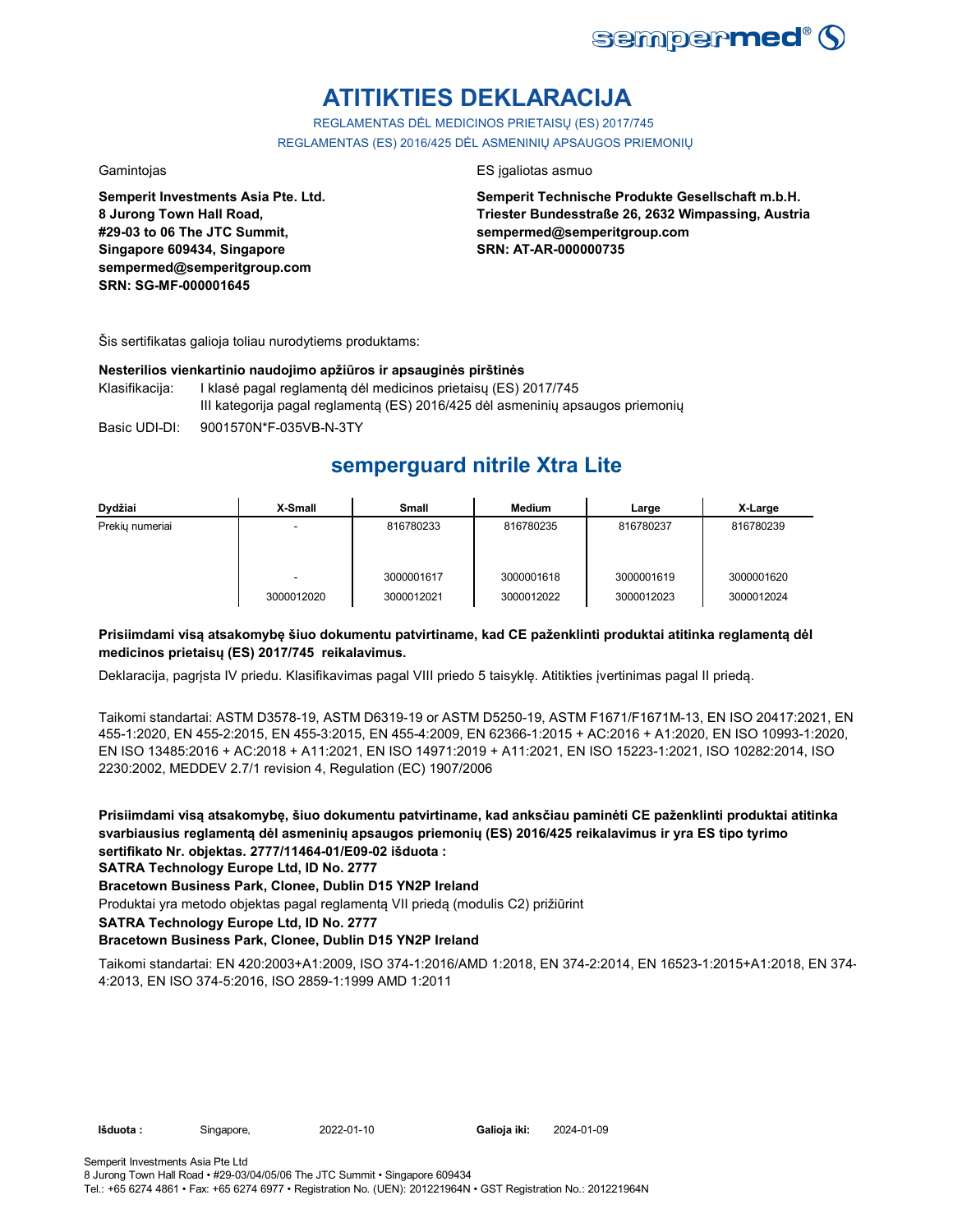

# **ATBILSTĪBAS DEKLARĀCIJA**

MEDICĪNAS IERĪČU REGULA (ES) 2017/745 REGULA (ES) 2016/425 PAR INDIVIDUĀLAJIEM AIZSARDZĪBAS LĪDZEKLIEM

**Semperit Investments Asia Pte. Ltd. 8 Jurong Town Hall Road, #29-03 to 06 The JTC Summit, Singapore 609434, Singapore sempermed@semperitgroup.com SRN: SG-MF-000001645**

#### Likumīgais ražotājs Pilnvarotais pārstāvis ES

**Semperit Technische Produkte Gesellschaft m.b.H. Triester Bundesstraße 26, 2632 Wimpassing, Austria sempermed@semperitgroup.com SRN: AT-AR-000000735**

Šis sertifikāts ir derīgs šādam produktam:

#### **Nesterili izmeklēšanas aizsargcimdi vienreizējai lietošanai**

Klasifikācija: I klase saskaņā ar medicīnas ierīču Regulu (ES) 2017/745 III kategorija saskaņā ar IAL Regulu (ES) 2016/425

Basic UDI-DI: 9001570N\*F-035VB-N-3TY 9001570N\*F-035VB-N-3T

## **semperguard nitrile Xtra Lite**

| Izmēri          | X-Small                                | Small                    | Medium                   | Large                    | X-Large                  |
|-----------------|----------------------------------------|--------------------------|--------------------------|--------------------------|--------------------------|
| Artikula numurs | -                                      | 816780233                | 816780235                | 816780237                | 816780239                |
|                 | $\overline{\phantom{0}}$<br>3000012020 | 3000001617<br>3000012021 | 3000001618<br>3000012022 | 3000001619<br>3000012023 | 3000001620<br>3000012024 |

### **Ar šo mēs apliecinām, ka iepriekš aprakstītais produkts ar CE marķējumu atbilst medicīnas ierīču (ES) 2017/745 regulas prasībām.**

Deklarācija, pamatojoties uz IV pielikumu. Klasifikācija saskaņā ar VIII pielikuma 5. noteikumu. Atbilstības novērtēšanas pamatā ir II pielikums.

Piemērotie standarti: ASTM D3578-19, ASTM D6319-19 or ASTM D5250-19, ASTM F1671/F1671M-13, EN ISO 20417:2021, EN 455-1:2020, EN 455-2:2015, EN 455-3:2015, EN 455-4:2009, EN 62366-1:2015 + AC:2016 + A1:2020, EN ISO 10993-1:2020, EN ISO 13485:2016 + AC:2018 + A11:2021, EN ISO 14971:2019 + A11:2021, EN ISO 15223- 1:2021, ISO 10282:2014, ISO 2230:2002, MEDDEV 2.7/1 revision 4, Regulation (EC) 1907/2006

**Ar šo mēs apliecinām, ka iepriekš aprakstītais produkts ar CE marķējumu atbilst Regulas (ES) 2016/425 par individuālajiem aizsardzības līdzekļiem piemērojamajiem noteikumiem un ir identisks individuālajiem aizsardzības līdzekļiem, uz kuriem attiecas ES tipa pārbaudes sertifikāts Nr. 2777/11464-01/E09-02 izdots :**

### **SATRA Technology Europe Ltd, ID No. 2777**

**Bracetown Business Park, Clonee, Dublin D15 YN2P Ireland**

un uz to attiecas Regulas (ES) 2016/425 VII pielikumā (C2 modulis) noteiktā procedūra

**SATRA Technology Europe Ltd, ID No. 2777**

#### **Bracetown Business Park, Clonee, Dublin D15 YN2P Ireland**

Piemērotie standarti: EN 420:2003+A1:2009, ISO 374-1:2016/AMD 1:2018, EN 374-2:2014, EN 16523-1:2015+A1:2018, EN 374-4:2013, EN ISO 374-5:2016, ISO 2859-1:1999 AMD 1:2011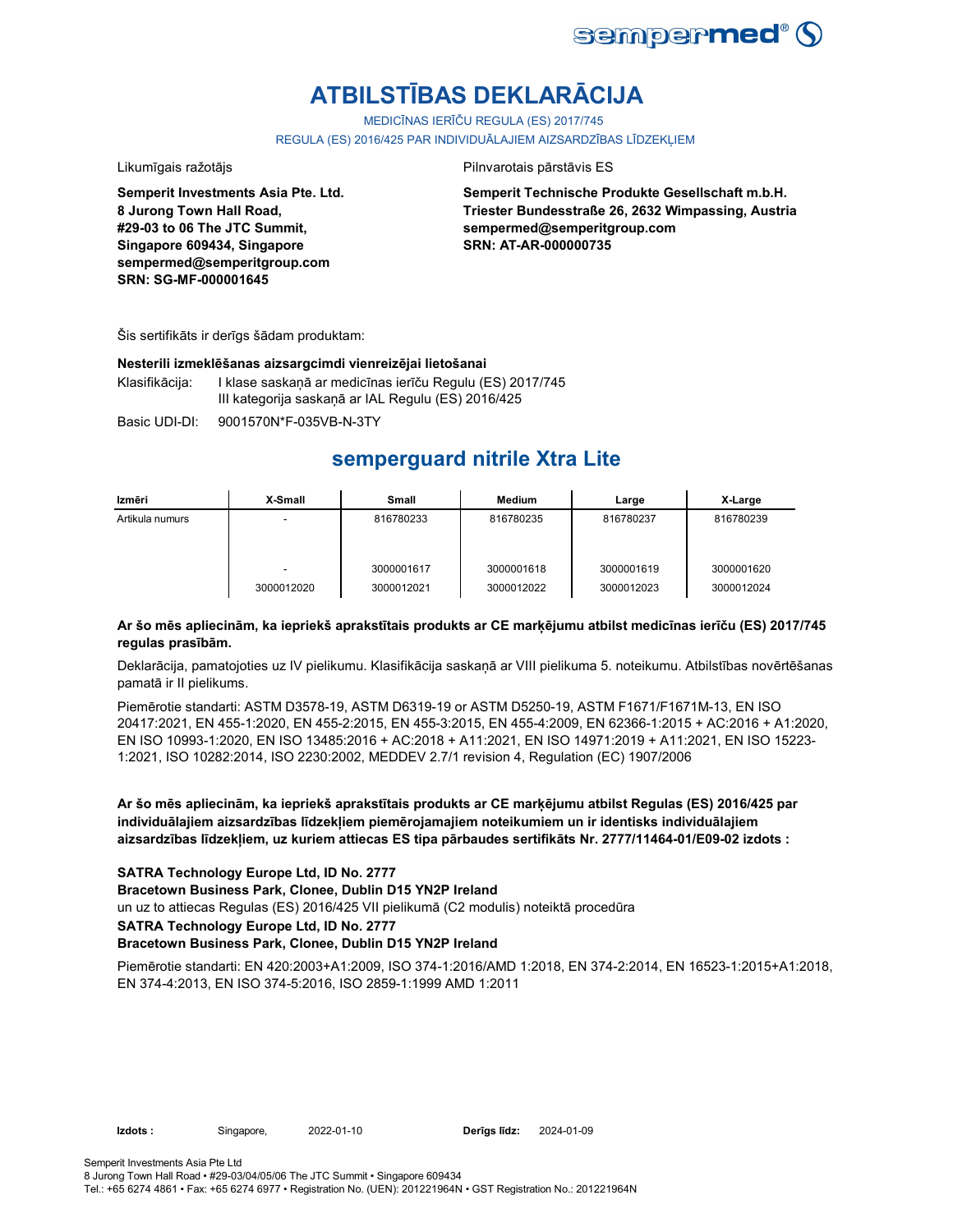

# **VASTAVUSDEKLARATSIOON**

MEDITSIINITOODETE MÄÄRUS (EL) 2017/745 ISIKUKAITSEVAHENDITE MÄÄRUS (EL) 2016/425

**Semperit Investments Asia Pte. Ltd. 8 Jurong Town Hall Road, #29-03 to 06 The JTC Summit, Singapore 609434, Singapore sempermed@semperitgroup.com SRN: SG-MF-000001645**

Tootja Volitatud esindaja EL-is

**Semperit Technische Produkte Gesellschaft m.b.H. Triester Bundesstraße 26, 2632 Wimpassing, Austria sempermed@semperitgroup.com SRN: AT-AR-000000735**

See sertifikaat kehtib järgmistele toodetele:

#### **Mittesteriilne läbivaatus- ja kaitsekinnas ühekordseks kasutuseks**

Klassifikatsioon: I klass kooskõlas meditsiinitoodete määrusega (EU) 2017/745 III kategooria kooskõlas isikukaitsevahendite määrusega (EL) 2016/425

Basic UDI-DI: 9001570N\*F-035VB-N-3TY 9001570N\*F-035VB-N-3T

## **semperguard nitrile Xtra Lite**

| Suurused     | X-Small         | <b>Small</b>             | Medium                   | Large                    | X-Large                  |
|--------------|-----------------|--------------------------|--------------------------|--------------------------|--------------------------|
| Tootenumbrid |                 | 816780233                | 816780235                | 816780237                | 816780239                |
|              | ٠<br>3000012020 | 3000001617<br>3000012021 | 3000001618<br>3000012022 | 3000001619<br>3000012023 | 3000001620<br>3000012024 |

### **Kinnitame oma ainuvastutusel, et CE-märgisega tooted on kooskõlas meditsiinitoodete määruse (EU) 2017/745 nõuetega.**

Deklaratsioon põhineb IV lisal. Klassifikatsioon kooskõlas VIII lisa 5. reegliga. Vastavushindamine põhineb II lisal.

Kohaldatud normid: ASTM D3578-19, ASTM D6319-19 or ASTM D5250-19, ASTM F1671/F1671M-13, EN ISO 20417:2021, EN 455-1:2020, EN 455-2:2015, EN 455-3:2015, EN 455-4:2009, EN 62366-1:2015 + AC:2016 + A1:2020, EN ISO 10993- 1:2020, EN ISO 13485:2016 + AC:2018 + A11:2021, EN ISO 14971:2019 + A11:2021, EN ISO 15223-1:2021, ISO 10282:2014, ISO 2230:2002, MEDDEV 2.7/1 revision 4, Regulation (EC) 1907/2006

**Kinnitame oma ainuvastutusel, et eespool nimetatud CE-märgistusega tooted on kooskõlas isikukaitsevahendite määruse (EL) 2016/425 põhisätetega ning on identsed isikukaitsevahenditega, mille kohta on välja antud EÜ tüübihindamistõend nr2777/11464-01/E09-02 välja :**

**SATRA Technology Europe Ltd, ID No. 2777**

#### **Bracetown Business Park, Clonee, Dublin D15 YN2P Ireland**

Toodetele kohaldub määruse VII lisa (moodul C2) menetlus, mille üle teostab järelevalvet

**SATRA Technology Europe Ltd, ID No. 2777**

### **Bracetown Business Park, Clonee, Dublin D15 YN2P Ireland**

Kohaldatud normid: EN 420:2003+A1:2009, ISO 374-1:2016/AMD 1:2018, EN 374-2:2014, EN 16523-1:2015+A1:2018, EN 374-4:2013, EN ISO 374-5:2016, ISO 2859-1:1999 AMD 1:2011

**Välja andmise aeg :** Singapore, 2022-01-10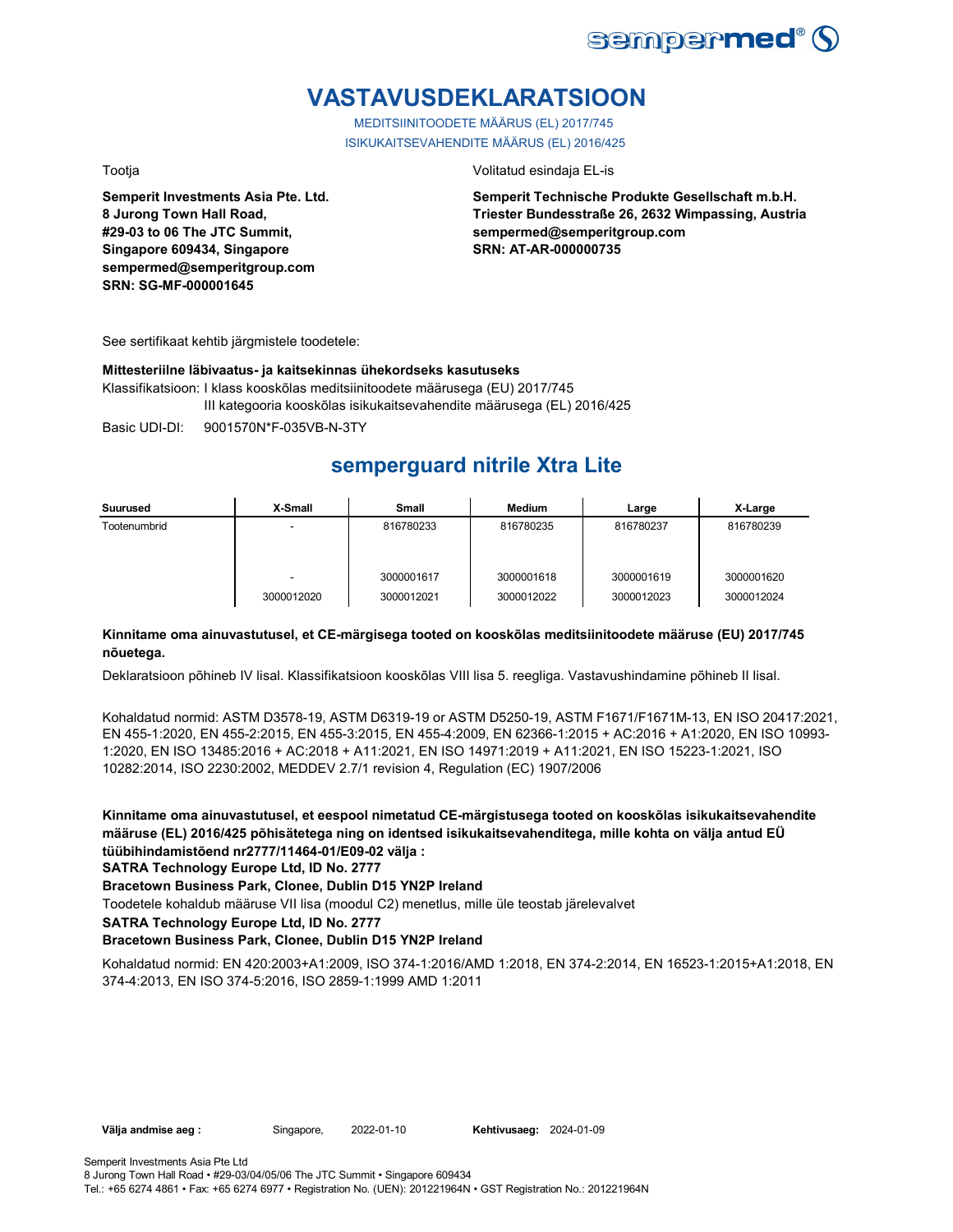

# **PROHLÁŠENÍ O SHODĚ**

NAŘÍZENÍ O ZDRAVOTNICKÝCH PROSTŘEDCÍCH (EU) 2017/745 NAŘÍZENÍ (EU) 2016/425 PRO OSOBNÍ OCHRANNÉ PROSTŘEDKY

**Semperit Investments Asia Pte. Ltd. 8 Jurong Town Hall Road, #29-03 to 06 The JTC Summit, Singapore 609434, Singapore sempermed@semperitgroup.com SRN: SG-MF-000001645**

#### Výrobce EU zplnomocněný zástupce

**Semperit Technische Produkte Gesellschaft m.b.H. Triester Bundesstraße 26, 2632 Wimpassing, Austria sempermed@semperitgroup.com SRN: AT-AR-000000735**

Tento certifikát je platný pro následující produkty:

#### **Nesterilní vyšetřovací a ochranné rukavice pro jednorázové použití**

Klasifikace Třída I podle nařízení o zdravotnických prostředcích (EU) 2017/745 Kategorie III podle nařízení o OOP (EU) 2016/425

Basic UDI-DI: 9001570N\*F-035VB-N-3TY 9001570N\*F-035VB-N-3T

## **semperguard nitrile Xtra Lite**

| Velikosti      | X-Small    | Small      | <b>Medium</b> | Large      | X-Large    |
|----------------|------------|------------|---------------|------------|------------|
| Číslo produktu | -          | 816780233  | 816780235     | 816780237  | 816780239  |
|                |            |            |               |            |            |
|                |            |            |               |            |            |
|                | -          | 3000001617 | 3000001618    | 3000001619 | 3000001620 |
|                | 3000012020 | 3000012021 | 3000012022    | 3000012023 | 3000012024 |

### **Tímto potvrzujeme s výlučnou odpovědností, že produkty označené CE souhlasí se požadavky nařízení o zdravotnických prostředcích (EU) 2017/745.**

Prohlášení na základě přílohy IV. Klasifikace podle pravidla 5 přílohy VIII. Posouzení shody je založeno na příloze II.

Použité normy: ASTM D3578-19, ASTM D6319-19 or ASTM D5250-19, ASTM F1671/F1671M-13, EN ISO 20417:2021, EN 455-1:2020, EN 455-2:2015, EN 455-3:2015, EN 455-4:2009, EN 62366-1:2015 + AC:2016 + A1:2020, EN ISO 10993- 1:2020, EN ISO 13485:2016 + AC:2018 + A11:2021, EN ISO 14971:2019 + A11:2021, EN ISO 15223-1:2021, ISO 10282:2014, ISO 2230:2002, MEDDEV 2.7/1 revision 4, Regulation (EC) 1907/2006

**Tímto potvrzujeme s výlučnou odpovědností, že výše uvedené produkty označené jako CE souhlasí s příslušnými ustanoveními nařízení (EU) 2016/425 pro Osobní ochranné prostředky a jsou předmětem přezkoušení EU č.2777/11464-01/E09-02 vystaveno :**

**SATRA Technology Europe Ltd, ID No. 2777**

**Bracetown Business Park, Clonee, Dublin D15 YN2P Ireland**

Produkty jsou předmětem procesu podle dodatku VII (moduly, C2) nařízení pod dohledem

**SATRA Technology Europe Ltd, ID No. 2777**

#### **Bracetown Business Park, Clonee, Dublin D15 YN2P Ireland**

Použité normy: EN 420:2003+A1:2009, ISO 374-1:2016/AMD 1:2018, EN 374-2:2014, EN 16523-1:2015+A1:2018, EN 374-4:2013, EN ISO 374-5:2016, ISO 2859-1:1999 AMD 1:2011

Vystaveno dne: Singapore, 2022-01-10 Platné do: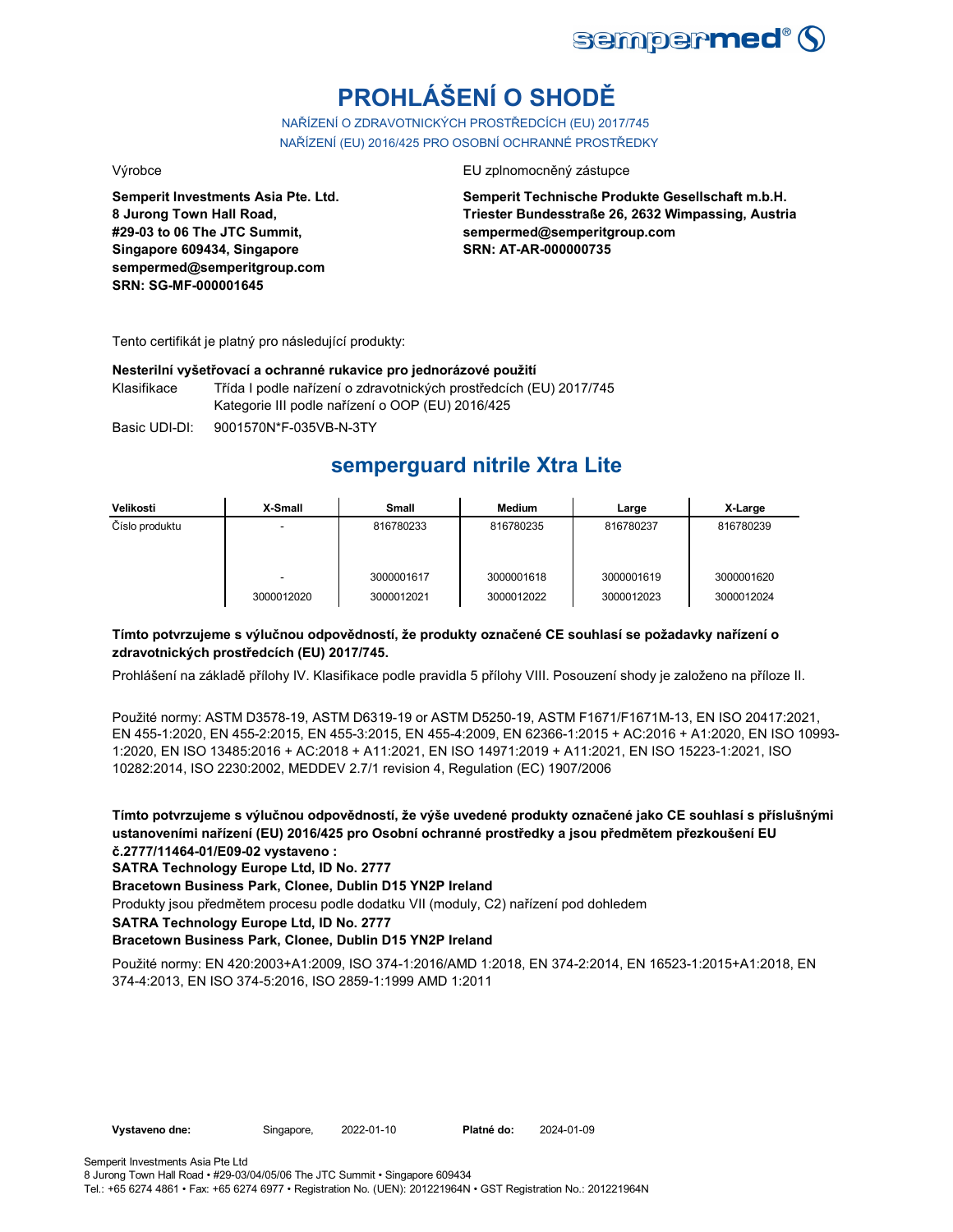

# **VYHLÁSENIE O ZHODE**

NARIADENIE (EU) 2017/745 O ZDRAVOTNÍCKYCH POMÔCKACH NARIADENIE (EÚ) 2016/425 O OSOBNÝCH OCHRANNÝCH PROSTRIEDKOCH

#### Výrobca Splnomocnenec pre EÚ

**Semperit Investments Asia Pte. Ltd. 8 Jurong Town Hall Road, #29-03 to 06 The JTC Summit,**

**Semperit Technische Produkte Gesellschaft m.b.H. Triester Bundesstraße 26, 2632 Wimpassing, Austria sempermed@semperitgroup.com SRN: AT-AR-000000735**

Tento certifikát je platný pre nasledujúce body:

**Singapore 609434, Singapore sempermed@semperitgroup.com**

**SRN: SG-MF-000001645**

#### **Nesterilné vyšetrovacie a ochranné rukavice na jedno použitie**

Klasifikácia: Trieda I podľa Nariadenia (EU) 2017/745 o zdravotníckych pomôckach Kategória III podľa Nariadenia o osobných ochranných pomôckach (EU) 2016/425

Basic UDI-DI: 9001570N\*F-035VB-N-3TY

# **semperguard nitrile Xtra Lite**

| Veľkosti      | X-Small                  | <b>Small</b> | <b>Medium</b> | Large      | X-Large    |
|---------------|--------------------------|--------------|---------------|------------|------------|
| Výrobné čísla | $\overline{\phantom{a}}$ | 816780233    | 816780235     | 816780237  | 816780239  |
|               |                          |              |               |            |            |
|               | -                        | 3000001617   | 3000001618    | 3000001619 | 3000001620 |
|               | 3000012020               | 3000012021   | 3000012022    | 3000012023 | 3000012024 |

### **Týmto vo svojej výhradnej zodpovednosti potvrdzujeme, že výrobky označené symbolom CE sú v súlade so požiadavkami Nariadenia (EU) 2017/745 o zdravotníckych pomôckach.**

Vyhlásenie na základe prílohy IV. Klasifikácia podľa pravidla 5 prílohy VIII. Posudzovanie zhody je založené na prílohe II.

Súvisiace normy: ASTM D3578-19, ASTM D6319-19 or ASTM D5250-19, ASTM F1671/F1671M-13, EN ISO 20417:2021, EN 455-1:2020, EN 455-2:2015, EN 455-3:2015, EN 455-4:2009, EN 62366-1:2015 + AC:2016 + A1:2020, EN ISO 10993- 1:2020, EN ISO 13485:2016 + AC:2018 + A11:2021, EN ISO 14971:2019 + A11:2021, EN ISO 15223-1:2021, ISO 10282:2014, ISO 2230:2002, MEDDEV 2.7/1 revision 4, Regulation (EC) 1907/2006

**Týmto vo svojej výhradnej zodpovednosti potvrdzujeme, že výrobky označené symbolom CE sú v súlade so smerodajnými ustanoveniami Nariadenia (EÚ) 2016/425 o osobných ochranných prostriedkoch a sú predmetom EU - Osvedčenia o typovej skúške č. 2777/11464-01/E09-02 vyhotovené :**

**SATRA Technology Europe Ltd, ID No. 2777**

#### **Bracetown Business Park, Clonee, Dublin D15 YN2P Ireland**

Výrobky sú predmetom konania podľa dodatku VII (moduly C2) Nariadenia pod dohľadom

**SATRA Technology Europe Ltd, ID No. 2777**

#### **Bracetown Business Park, Clonee, Dublin D15 YN2P Ireland**

Súvisiace normy: EN 420:2003+A1:2009, ISO 374-1:2016/AMD 1:2018, EN 374-2:2014, EN 16523-1:2015+A1:2018, EN 374-4:2013, EN ISO 374-5:2016, ISO 2859-1:1999 AMD 1:2011

**Vyhotovené dňa:** Singapore, 2022-01-10 Platné do: 2024-01-09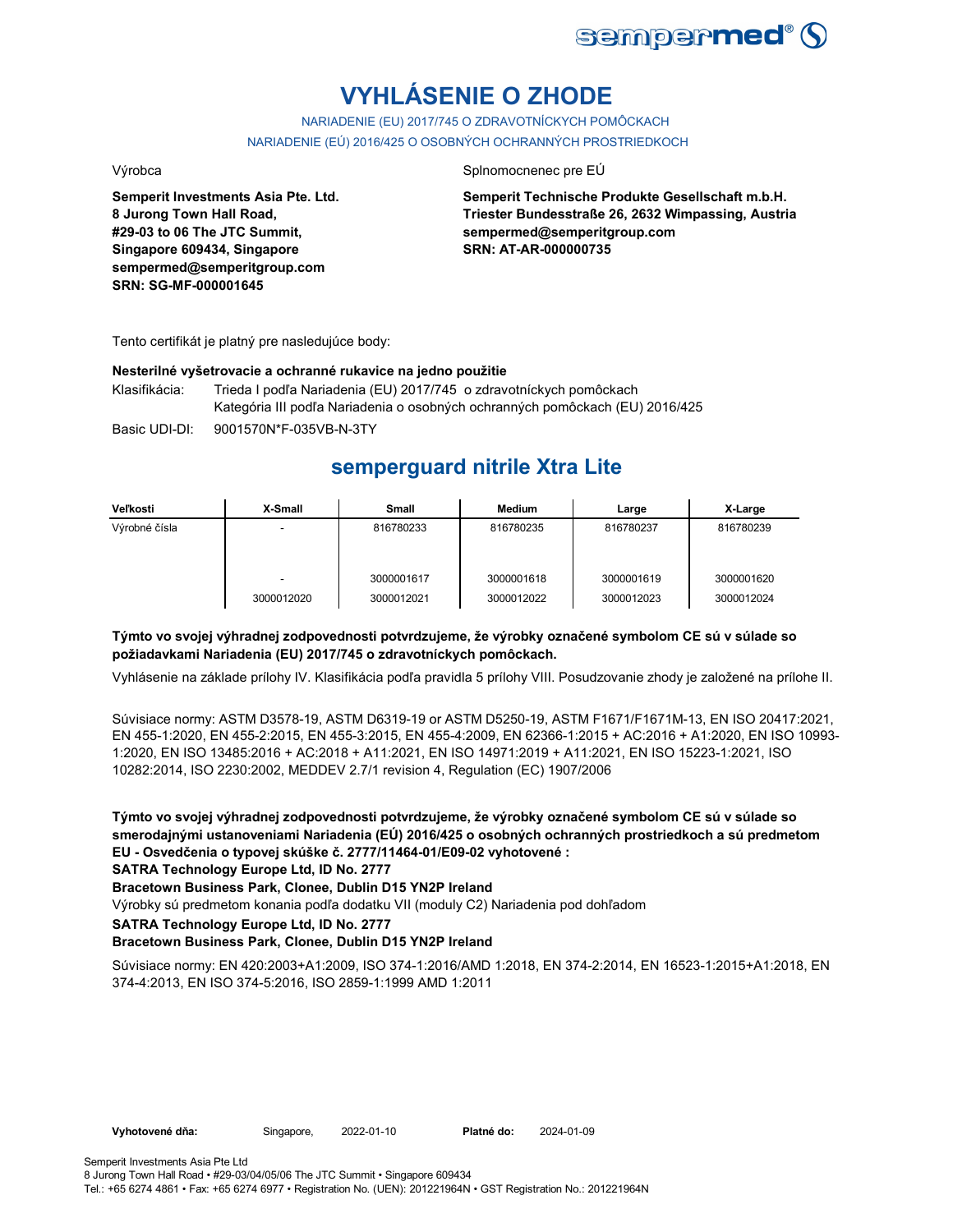

# **MEGFELELŐSÉGI NYILATKOZAT**

ORVOSTECHNIKAI ESZKÖZÖKRŐL SZÓLÓ (EU) 2017/745 RENDELET EGYÉNI VÉDŐESZKÖZÖKRŐL SZÓLÓ (EU) 2016/425 RENDELET

**Semperit Investments Asia Pte. Ltd. 8 Jurong Town Hall Road, #29-03 to 06 The JTC Summit, Singapore 609434, Singapore sempermed@semperitgroup.com SRN: SG-MF-000001645**

#### Gyártó EU-meghatalmazott

**Semperit Technische Produkte Gesellschaft m.b.H. Triester Bundesstraße 26, 2632 Wimpassing, Austria sempermed@semperitgroup.com SRN: AT-AR-000000735**

Ez a tanúsítvány a következő termékekre érvényes:

#### **Egyszer használatos, nem steril vizsgálati- és védőkesztyű**

Osztályozás: I. osztály az orvostechnikai eszközökről szóló (EU) 2017/745 rendelet szerint III. kategória az egyéni védőeszközökről szóló (EU) 2016/425 rendelet szerint

Basic UDI-DI: 9001570N\*F-035VB-N-3TY

## **semperguard nitrile Xtra Lite**

| Méretek    | X-Small    | <b>Small</b> | Medium     | Large      | X-Large    |
|------------|------------|--------------|------------|------------|------------|
| Cikkszámok |            | 816780233    | 816780235  | 816780237  | 816780239  |
|            |            | 3000001617   | 3000001618 | 3000001619 | 3000001620 |
|            | 3000012020 | 3000012021   | 3000012022 | 3000012023 | 3000012024 |

### **Ezennel kizárólagos felelősségünk mellett kijelentjük, hogy a CE jelzésű termékek eszközökről szóló (EU) 2017/745 rendelet alapvető előírásainak.**

Con la presente, dichiariamo sotto la nostra esclusiva responsabilità che il prodotto con marchio CE sopra descritto soddisfa i requisiti del regolamento sui dispositivi medici (UE) 2017/745 .

Alkalmazott szabványok: ASTM D3578-19, ASTM D6319-19 or ASTM D5250-19, ASTM F1671/F1671M-13, EN ISO 20417:2021, EN 455-1:2020, EN 455-2:2015, EN 455-3:2015, EN 455-4:2009, EN 62366-1:2015 + AC:2016 + A1:2020, EN ISO 10993-1:2020, EN ISO 13485:2016 + AC:2018 + A11:2021, EN ISO 14971:2019 + A11:2021, EN ISO 15223- 1:2021, ISO 10282:2014, ISO 2230:2002, MEDDEV 2.7/1 revision 4, Regulation (EC) 1907/2006

**Ezennel kizárólagos felelősségünk mellett kijelentjük, hogy a fent említett CE jelzésű termékek megfelelnek az egyéni védőeszközökre irányuló 2016/425/EU rendelet vonatkozó előírásainak és vonatkozik rájuk a megfelelő számú EU-típusvizsgálati tanúsítvány 2777/11464-01/E09-02 kelt : SATRA Technology Europe Ltd, ID No. 2777**

**Bracetown Business Park, Clonee, Dublin D15 YN2P Ireland**

A termékekre vonatkozik a rendelet VII. melléklete (C2 modul) szerinti eljárás a következő személy felügyelete mellett: **SATRA Technology Europe Ltd, ID No. 2777**

### **Bracetown Business Park, Clonee, Dublin D15 YN2P Ireland**

Alkalmazott szabványok: EN 420:2003+A1:2009, ISO 374-1:2016/AMD 1:2018, EN 374-2:2014, EN 16523- 1:2015+A1:2018, EN 374-4:2013, EN ISO 374-5:2016, ISO 2859-1:1999 AMD 1:2011

2024-01-09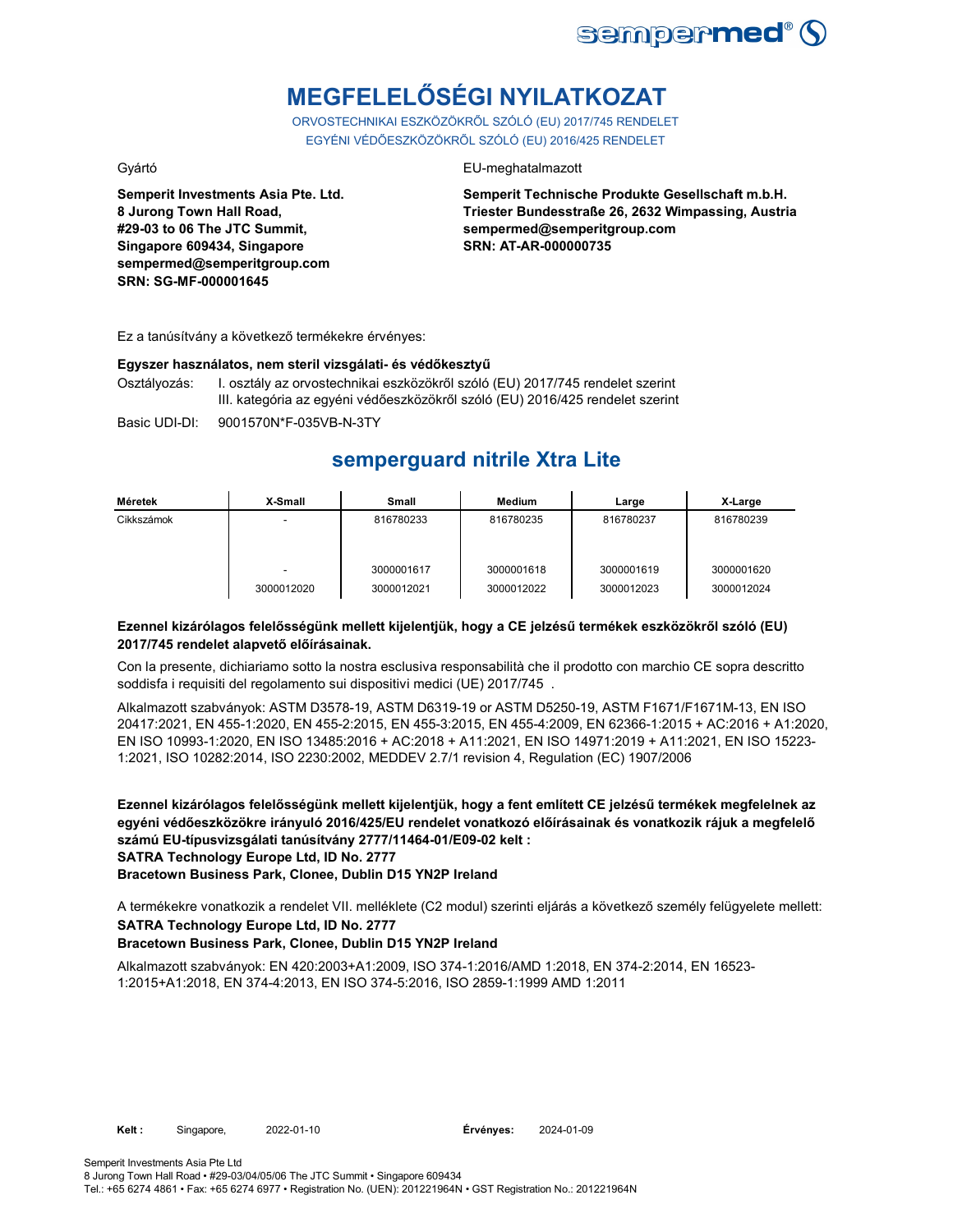

# **IZJAVA O SKLADNOSTI**

UREDBA O MEDICINSKIH PRIPOMOČKIH (EU) 2017/745/EGS UREDBA (EU) 2016/425 ZA OSEBNO VAROVALNO OPREMO

Proizvajalec **Proizvajalec** Pooblaščen zastopnik EU

**Semperit Investments Asia Pte. Ltd. 8 Jurong Town Hall Road, #29-03 to 06 The JTC Summit, Singapore 609434, Singapore sempermed@semperitgroup.com SRN: SG-MF-000001645**

**Semperit Technische Produkte Gesellschaft m.b.H. Triester Bundesstraße 26, 2632 Wimpassing, Austria sempermed@semperitgroup.com SRN: AT-AR-000000735**

To potrdilo velja za naslednje izdelke:

#### **Nesterilne zaščitne rokavice in rokavice za preglede za enkratno uporabo**

Klasifikacija: Razred I v skladu z Uredbo o medicinskih pripomočkih (EU) 2017/745/EGS Kategorija III v skladu z Uredbo OVO (EU) 2016/425

Basic UDI-DI: 9001570N\*F-035VB-N-3TY

# **semperguard nitrile Xtra Lite**

| Velikosti         | X-Small    | Small      | Medium     | Large      | X-Large    |
|-------------------|------------|------------|------------|------------|------------|
| Številke izdelkov | -          | 816780233  | 816780235  | 816780237  | 816780239  |
|                   |            | 3000001617 | 3000001618 | 3000001619 | 3000001620 |
|                   | 3000012020 | 3000012021 | 3000012022 | 3000012023 | 3000012024 |

### **S to izključno odgovornostjo izjavljamo, da so izdelki z oznako CE v skladu z zahtevami Uredbe za medicinske pripomočke (EU) 2017/745.**

Izjava na podlagi Priloge IV. Razvrstitev v skladu s Prilogo VIII k Pravilniku 5. Ocenjevanje skladnosti temelji na Prilogi II.

Uporabljeni standardi: ASTM D3578-19, ASTM D6319-19 or ASTM D5250-19, ASTM F1671/F1671M-13, EN ISO 20417:2021, EN 455-1:2020, EN 455-2:2015, EN 455-3:2015, EN 455-4:2009, EN 62366-1:2015 + AC:2016 + A1:2020, EN ISO 10993-1:2020, EN ISO 13485:2016 + AC:2018 + A11:2021, EN ISO 14971:2019 + A11:2021, EN ISO 15223- 1:2021, ISO 10282:2014, ISO 2230:2002, MEDDEV 2.7/1 revision 4, Regulation (EC) 1907/2006

**S to izključno odgovornostjo izjavljamo, da so zgoraj navedeni izdelki z oznako CE v skladu z bistvenimi zahtevami Uredbe (EU) 2016/425 za osebno varovalno opremo in so predmet certifikata ES o pregledu tipa št. 2777/11464-01/E09-02 izdano :**

**SATRA Technology Europe Ltd, ID No. 2777**

**Bracetown Business Park, Clonee, Dublin D15 YN2P Ireland**

Izdelki so predmet postopka v skladu s Prilogo VII (modul C2) uredbe pod nadzorom

**SATRA Technology Europe Ltd, ID No. 2777**

#### **Bracetown Business Park, Clonee, Dublin D15 YN2P Ireland**

Uporabljeni standardi: EN 420:2003+A1:2009, ISO 374-1:2016/AMD 1:2018, EN 374-2:2014, EN 16523-1:2015+A1:2018, EN 374-4:2013, EN ISO 374-5:2016, ISO 2859-1:1999 AMD 1:2011

**Izdano dne:** Singapore, **Veljavno do:** 2022-01-10 2024-01-09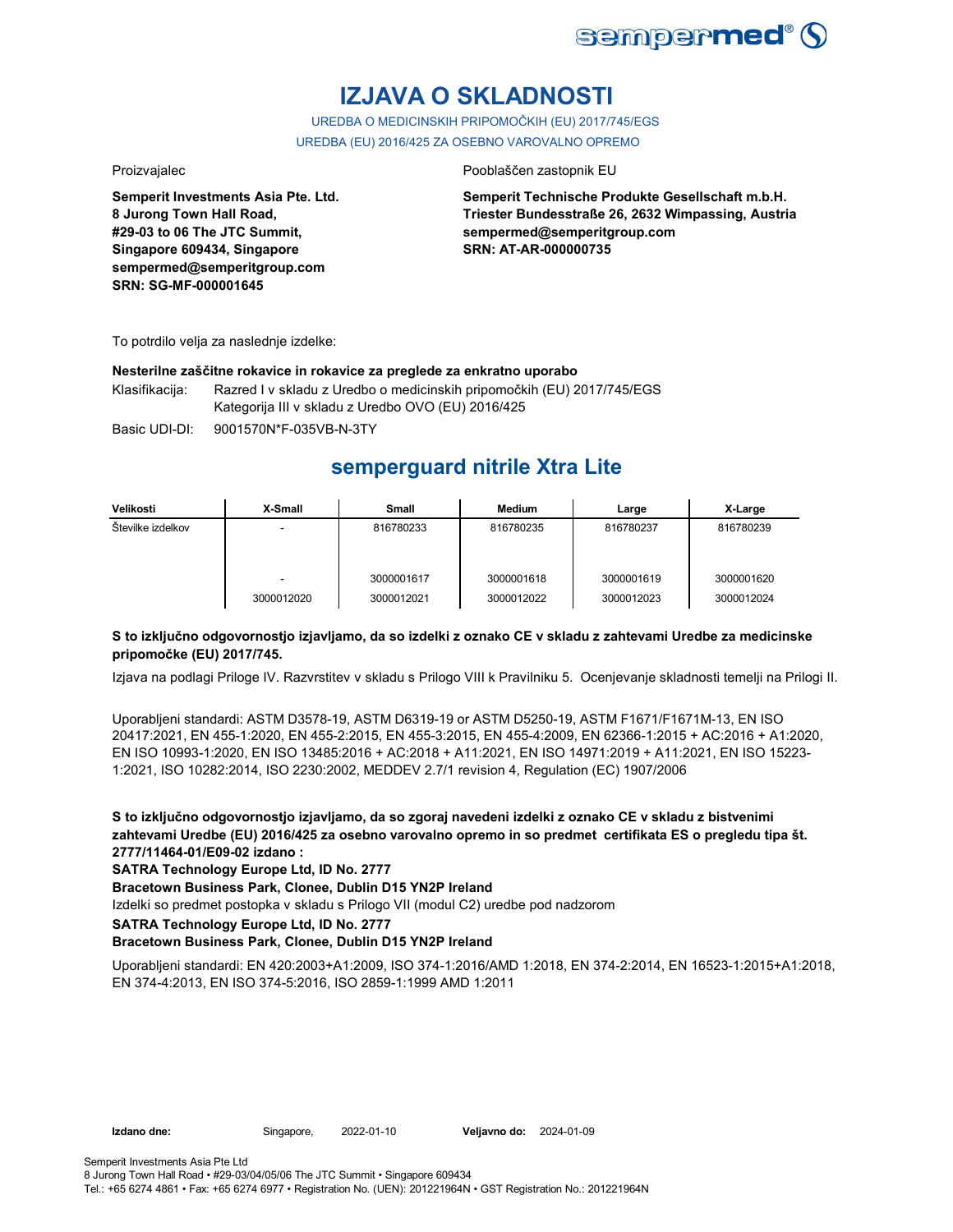

# **IZJAVA O SUKLADNOSTI**

UREDBA O MEDICINSKIM PROIZVODIMA (EU) 2017/745 UREDBA (EU) 2016/425 O OSOBNOJ ZAŠTITNOJ OPREMI

Proizvođač **Ovlašteni predstavnik u EU** 

**Semperit Investments Asia Pte. Ltd. 8 Jurong Town Hall Road, #29-03 to 06 The JTC Summit, Singapore 609434, Singapore sempermed@semperitgroup.com SRN: SG-MF-000001645**

**Semperit Technische Produkte Gesellschaft m.b.H. Triester Bundesstraße 26, 2632 Wimpassing, Austria sempermed@semperitgroup.com SRN: AT-AR-000000735**

Ovaj certifikat vrijedi za sljedeće proizvode:

#### **Nesterilne zaštitne rukavice za pregled za jednokratnu uporabu**

Klasifikacija: Klasa I. prema Direktivi o medicinskim proizvodima (EU) 2017/745 Kategorija III. prema Uredbi o osobnoj zaštitnoj opremi (EU) 2016/425

Basic UDI-DI: 9001570N\*F-035VB-N-3TY 9001570N\*F-035VB-N-3T

## **semperguard nitrile Xtra Lite**

| Veličine    | X-Small    | Small      | Medium     | Large      | X-Large    |
|-------------|------------|------------|------------|------------|------------|
| Br. artikla | -          | 816780233  | 816780235  | 816780237  | 816780239  |
|             |            |            |            |            |            |
|             |            |            |            |            |            |
|             | -          | 3000001617 | 3000001618 | 3000001619 | 3000001620 |
|             | 3000012020 | 3000012021 | 3000012022 | 3000012023 | 3000012024 |

### **Ovim putem izjavljujemo pod punom odgovornošću da su proizvodi s CE oznakom sukladni s zahtjevima Uredbe o medicinskim proizvodima (EU) 2017/745.**

Izjava se temelji na Prilogu IV. Klasifikacija prema pravilu 5, Prilog VIII. Ocjenjivanje sukladnosti prema Prilogu II.

Primijenjene norme: ASTM D3578-19, ASTM D6319-19 or ASTM D5250-19, ASTM F1671/F1671M-13, EN ISO 20417:2021, EN 455-1:2020, EN 455-2:2015, EN 455-3:2015, EN 455-4:2009, EN 62366-1:2015 + AC:2016 + A1:2020, EN ISO 10993-1:2020, EN ISO 13485:2016 + AC:2018 + A11:2021, EN ISO 14971:2019 + A11:2021, EN ISO 15223- 1:2021, ISO 10282:2014, ISO 2230:2002, MEDDEV 2.7/1 revision 4, Regulation (EC) 1907/2006

**Ovim putem izjavljujemo pod punom odgovornošću da su prethodno navedeni proizvodi s CE oznakom sukladni s mjerodavnim odredbama Uredbe (EU) 2016/425 o osobnoj zaštitnoj opremi i da su predmet EU certifikata o ispitivanju tipa br.2777/11464-01/E09-02 izdano :**

**SATRA Technology Europe Ltd, ID No. 2777**

**Bracetown Business Park, Clonee, Dublin D15 YN2P Ireland**

Proizvodi podliježu postupku iz Dodatka VII. (modul C2) Uredbe pod nadzorom

**SATRA Technology Europe Ltd, ID No. 2777**

#### **Bracetown Business Park, Clonee, Dublin D15 YN2P Ireland**

Primijenjene norme: EN 420:2003+A1:2009, ISO 374-1:2016/AMD 1:2018, EN 374-2:2014, EN 16523-1:2015+A1:2018, EN 374-4:2013, EN ISO 374-5:2016, ISO 2859-1:1999 AMD 1:2011

Vrijedi do: 2024-01-09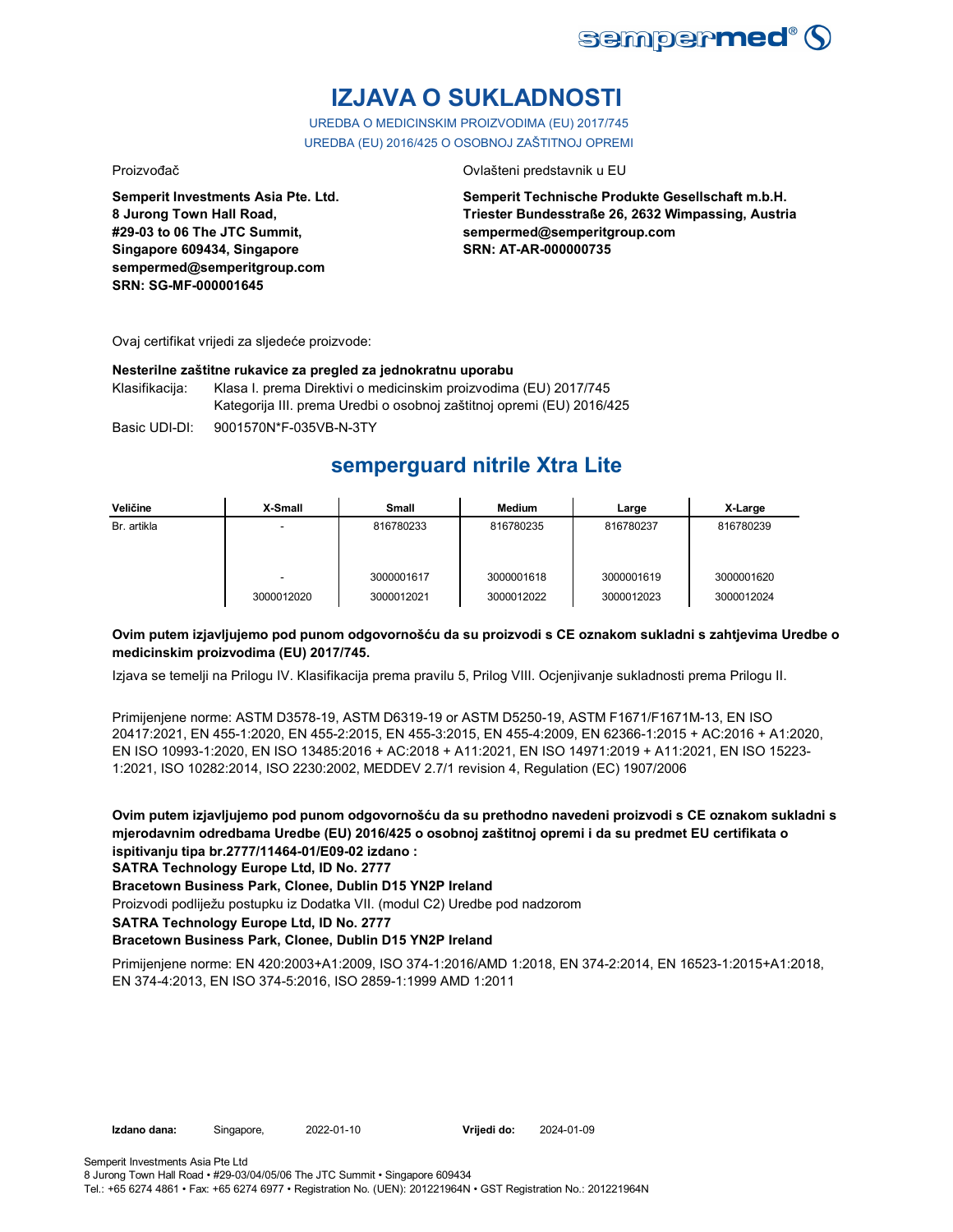

# **DEKLARACJA ZGODNOŚCI**

ROZPORZĄDZENIE W SPRAWIE WYROBÓW MEDYCZNYCH (UE) 2017/745 ROZPORZĄDZENIE W SPRAWIE ŚRODKÓW OCHRONY INDYWIDUALNEJ (UE) 2016/425

**Semperit Investments Asia Pte. Ltd. 8 Jurong Town Hall Road, #29-03 to 06 The JTC Summit, Singapore 609434, Singapore sempermed@semperitgroup.com SRN: SG-MF-000001645**

#### Producent **Autoryzowany przedstawiciel w UE**

**Semperit Technische Produkte Gesellschaft m.b.H. Triester Bundesstraße 26, 2632 Wimpassing, Austria sempermed@semperitgroup.com SRN: AT-AR-000000735**

Niniejszy certyfikat obowiązuje w odniesieniu do następującego produktu:

#### **Niesterylne rękawice medyczne i ochronne jednorazowego użytku**

Klasyfikacja: Klasa I zgodnie z rozporządzeniem (UE) 2017/745 w sprawie wyrobów medycznych Kategoria III zgodnie z rozporządzeniem (UE) 2016/425 w sprawie środków ochrony indywidualnej

Basic UDI-DI: 9001570N\*F-035VB-N-3TY 9001570N\*F-035VB-N-3T

## **semperguard nitrile Xtra Lite**

| Rozmiary         | X-Small    | <b>Small</b>             | Medium                   | Large                    | X-Large                  |
|------------------|------------|--------------------------|--------------------------|--------------------------|--------------------------|
| Numery artykułów |            | 816780233                | 816780235                | 816780237                | 816780239                |
|                  | 3000012020 | 3000001617<br>3000012021 | 3000001618<br>3000012022 | 3000001619<br>3000012023 | 3000001620<br>3000012024 |

### **Niniejszym oświadczamy, na naszą wyłączną odpowiedzialność, że opisany powyżej produkt z oznakowaniem CE jest zgodny z wymogami rozporządzenia w sprawie wyrobów medycznych (UE) 2017/745.**

Deklaracja na podstawie załącznika IV. Klasyfikacja jest zgodna z zasadą 5, załącznik VIII. Ocenę zgodności przeprowadza się na podstawie załącznika II.

Zastosowane normy: ASTM D3578-19, ASTM D6319-19 or ASTM D5250-19, ASTM F1671/F1671M-13, EN ISO 20417:2021, EN 455-1:2020, EN 455-2:2015, EN 455-3:2015, EN 455-4:2009, EN 62366-1:2015 + AC:2016 + A1:2020, EN ISO 10993-1:2020, EN ISO 13485:2016 + AC:2018 + A11:2021, EN ISO 14971:2019 + A11:2021, EN ISO 15223-1:2021, ISO 10282:2014, ISO 2230:2002, MEDDEV 2.7/1 revision 4, Regulation (EC) 1907/2006

**Na własną odpowiedzialność oświadczamy niniejszym, że opisany powyżej produkt z oznakowaniem CE jest zgodny z obowiązującymi przepisami rozporządzenia (UE) 2016/425 w sprawie środków ochrony indywidualnej i jest identyczny ze środkami ochrony indywidualnej, których dotyczy certyfikat badania typu UE nr 2777/11464- 01/E09-02 data przez:**

**SATRA Technology Europe Ltd, ID No. 2777**

#### **Bracetown Business Park, Clonee, Dublin D15 YN2P Ireland**

Produkty podlegają procedurze określonej w załączniku VII (moduł C2) rozporządzenia pod nadzorem

**SATRA Technology Europe Ltd, ID No. 2777**

#### **Bracetown Business Park, Clonee, Dublin D15 YN2P Ireland**

Zastosowane normy: EN 420:2003+A1:2009, ISO 374-1:2016/AMD 1:2018, EN 374-2:2014, EN 16523-1:2015+A1:2018, EN 374-4:2013, EN ISO 374-5:2016, ISO 2859-1:1999 AMD 1:2011

Data ważności: 2024-01-09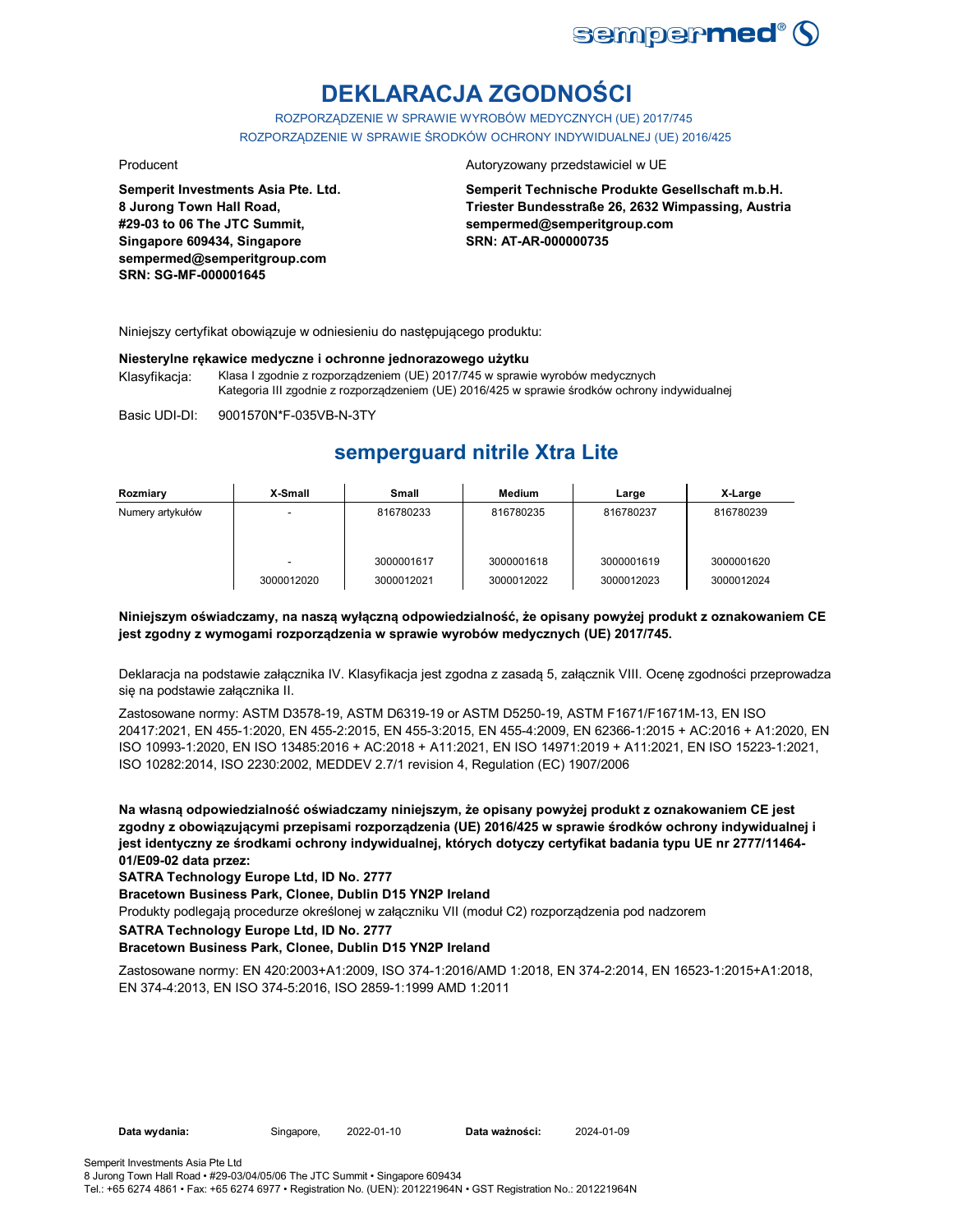

# **DECLARAȚIE DE CONFORMITATE**

REGULAMENTULUI PRIVIND PRODUSELE MEDICALE (EU) 2017/745 REGULAMENTULUI (EU) 2016/425 PENTRU ECHIPAMENTUL PERSONAL DE PROTECȚIE

**Semperit Investments Asia Pte. Ltd. 8 Jurong Town Hall Road, #29-03 to 06 The JTC Summit, Singapore 609434, Singapore sempermed@semperitgroup.com SRN: SG-MF-000001645**

#### Producător **Producător** Persoană împuternicită EU

**Semperit Technische Produkte Gesellschaft m.b.H. Triester Bundesstraße 26, 2632 Wimpassing, Austria sempermed@semperitgroup.com SRN: AT-AR-000000735**

Acest certificat este valabil pentru următoarele produse:

#### **Mânușă de consult și de protecție nesterilă de unică folosință**

clasificare: Clasa I conform règlementi privind produsele medicale (EU) 2017/745 Categoria III conform ordonanței EPP (EU) 2016/425

Basic UDI-DI: 9001570N\*F-035VB-N-3TY 9001570N\*F-035VB-N-3T

## **semperguard nitrile Xtra Lite**

| mărimi               | X-Small         | <b>Small</b>             | <b>Medium</b>            | Large                    | X-Large                  |
|----------------------|-----------------|--------------------------|--------------------------|--------------------------|--------------------------|
| Numerele de articole | -               | 816780233                | 816780235                | 816780237                | 816780239                |
|                      | -<br>3000012020 | 3000001617<br>3000012021 | 3000001618<br>3000012022 | 3000001619<br>3000012023 | 3000001620<br>3000012024 |

### **Prin prezenta confirmăm preluând toată responsabilitatea că produsele marcate CE corespund cerințelor din Regulamentului privind produsele medicale (EU) 2017/745 .**

Declarație bazată pe anexa IV. Clasificare în conformitate cu regula 5, anexa VIII. Evaluarea conformității se bazează pe anexa II.

Normele aplicate: ASTM D3578-19, ASTM D6319-19 or ASTM D5250-19, ASTM F1671/F1671M-13, EN ISO 20417:2021, EN 455-1:2020, EN 455-2:2015, EN 455-3:2015, EN 455-4:2009, EN 62366-1:2015 + AC:2016 + A1:2020, EN ISO 10993- 1:2020, EN ISO 13485:2016 + AC:2018 + A11:2021, EN ISO 14971:2019 + A11:2021, EN ISO 15223-1:2021, ISO 10282:2014, ISO 2230:2002, MEDDEV 2.7/1 revision 4, Regulation (EC) 1907/2006

**Prin prezenta confirmăm preluând toată responsabilitatea că produsele marcate CE indicate mai sus corespund cerințelor de bază (EU) 2016/425 pentru echipamente personale de protecție și acestea sunt obiectul certificării de tip CE nr. 2777/11464-01/E09-02 eliberat prin:**

**SATRA Technology Europe Ltd, ID No. 2777**

**Bracetown Business Park, Clonee, Dublin D15 YN2P Ireland**

Produsele sunt obiectul procedurii conform anexei VII (modulul C2) sub supravegherea

**SATRA Technology Europe Ltd, ID No. 2777**

#### **Bracetown Business Park, Clonee, Dublin D15 YN2P Ireland**

Normele aplicate: EN 420:2003+A1:2009, ISO 374-1:2016/AMD 1:2018, EN 374-2:2014, EN 16523-1:2015+A1:2018, EN 374- 4:2013, EN ISO 374-5:2016, ISO 2859-1:1999 AMD 1:2011

**Eliberat la data de:** Singapore, 2022-01-10

Tel.: +65 6274 4861 • Fax: +65 6274 6977 • Registration No. (UEN): 201221964N • GST Registration No.: 201221964N

Valabil până în: 2024-01-09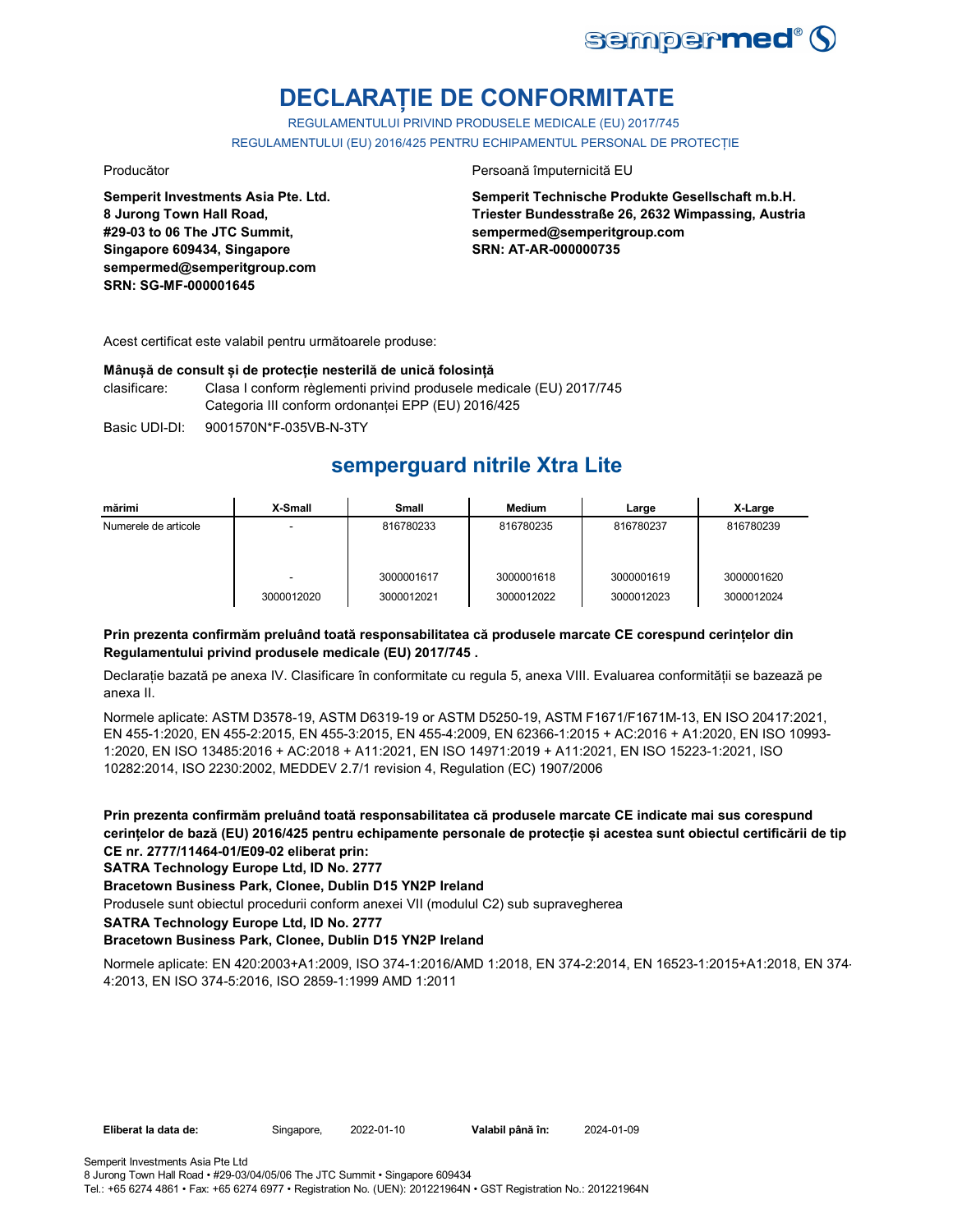

# **ΔΗΛΩΣΗ ΣΥΜΜΟΡΦΩΣΗΣ**

ΚΑΝΟΝΙΣΜΟΣ (EE) 2017/745 ΠΕΡΙ ΙΑΤΡΟΤΕΧΝΟΛΟΓΙΚΩΝ ΠΡΟΪΟΝΤΩΝ ΚΑΝΟΝΙΣΜΟΣ (ΕΕ) 2016/425 ΠΕΡΙ ΜΕΣΩΝ ΑΤΟΜΙΚΗΣ ΠΡΟΣΤΑΣΙΑΣ

**Semperit Investments Asia Pte. Ltd. 8 Jurong Town Hall Road, #29-03 to 06 The JTC Summit, Singapore 609434, Singapore sempermed@semperitgroup.com SRN: SG-MF-000001645**

#### Κατασκευαστής Εξουσιοδοτημένος αντιπρόσωπος στην ΕΕ

**Semperit Technische Produkte Gesellschaft m.b.H. Triester Bundesstraße 26, 2632 Wimpassing, Austria sempermed@semperitgroup.com SRN: AT-AR-000000735**

Το παρόν πιστοποιητικό ισχύει για τα ακόλουθα προϊόντα:

#### **Μη αποστειρωμένο γάντι εξέτασης και προστατευτικό γάντι μιας χρήσης**

Ταξινόμηση: Κατηγορία I σύμφωνα με την Κανονισμό (EU) 2017/745 περί ιατροτεχνολογικών προϊόντων Κατηγορία II σύμφωνα με τον Κανονισμό (ΕΕ) 2016/425 περί ΜΑΠ

Basic UDI-DI: 9001570N\*F-035VB-N-3TY

## **semperguard nitrile Xtra Lite**

| Μενέθη            | X-Small    | <b>Small</b>             | <b>Medium</b>            | Large                    | X-Large                  |
|-------------------|------------|--------------------------|--------------------------|--------------------------|--------------------------|
| Αριθμοί προϊόντος |            | 816780233                | 816780235                | 816780237                | 816780239                |
|                   | 3000012020 | 3000001617<br>3000012021 | 3000001618<br>3000012022 | 3000001619<br>3000012023 | 3000001620<br>3000012024 |

### **Δια του παρόντος βεβαιώνουμε υπεύθυνα ότι τα προϊόντα με σήμανση CE ικανοποιούν τις απαιτήσεις της Κανονισμός (EU) 2017/745 περί ιατροτεχνολογικών προϊόντων.**

Δήλωση με βάση το παράρτημα IV. Ταξινόμηση σύμφωνα με τον κανόνα 5, παράρτημα VIII. Η αξιολόγηση της συμμόρφωσης βασίζεται στο παράρτημα II.

Εφαρμοζόμενα πρότυπα: ASTM D3578-19, ASTM D6319-19 or ASTM D5250-19, ASTM F1671/F1671M-13, EN ISO 20417:2021, EN 455-1:2020, EN 455-2:2015, EN 455-3:2015, EN 455-4:2009, EN 62366-1:2015 + AC:2016 + A1:2020, EN ISO 10993-1:2020, EN ISO 13485:2016 + AC:2018 + A11:2021, EN ISO 14971:2019 + A11:2021, EN ISO 15223- 1:2021, ISO 10282:2014, ISO 2230:2002, MEDDEV 2.7/1 revision 4, Regulation (EC) 1907/2006

**Δια του παρόντος βεβαιώνουμε υπεύθυνα ότι τα ανωτέρω προϊόντα με σήμανση CE ικανοποιούν τις εφαρμοστέες διατάξεις του Κανονισμού (ΕΕ) 2016/425 περί μέσων ατομικής προστασίας και αποτελούν αντικείμενο του πιστοποιητικού εξέτασης τύπου ΕΕ με αρ. 2777/11464-01/E09-02 εκδόθηκε : SATRA Technology Europe Ltd, ID No. 2777**

### **Bracetown Business Park, Clonee, Dublin D15 YN2P Ireland**

Τα προϊόντα αποτελούν αντικείμενο της μεθόδου που ορίζεται στο Παράρτημα VII (ενότητα C2) του Κανονισμού υπό την επιτήρηση

### **SATRA Technology Europe Ltd, ID No. 2777**

#### **Bracetown Business Park, Clonee, Dublin D15 YN2P Ireland**

Εφαρμοζόμενα πρότυπα: EN 420:2003+A1:2009, ISO 374-1:2016/AMD 1:2018, EN 374-2:2014, EN 16523- 1:2015+A1:2018, EN 374-4:2013, EN ISO 374-5:2016, ISO 2859-1:1999 AMD 1:2011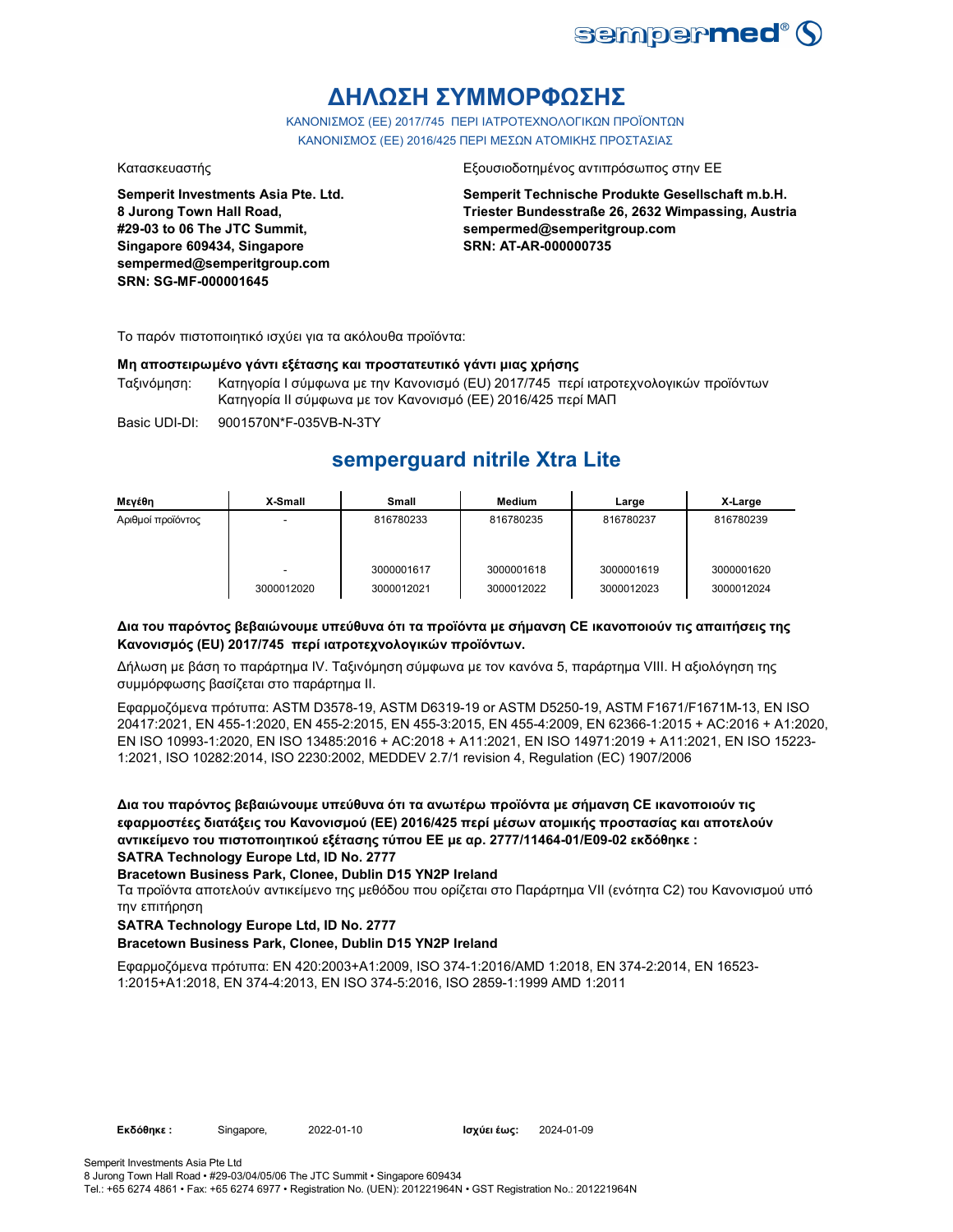

# **ДЕКЛАРАЦИЯ ЗА СЪВМЕСТИМОСТ НА**

РЕГЛАМЕНТ ЗА МЕДИЦИНСКИТЕ ПРОДУКТИ (EU) 2017/745 РЕГЛАМЕНТ (EU) 2016/425 ЗА ЛИЧНИТЕ ПРЕДПАЗНИ СРЕДСТВА

**Semperit Investments Asia Pte. Ltd. 8 Jurong Town Hall Road, #29-03 to 06 The JTC Summit, Singapore 609434, Singapore sempermed@semperitgroup.com SRN: SG-MF-000001645**

Производител Упълномощен представител в ЕС

**Semperit Technische Produkte Gesellschaft m.b.H. Triester Bundesstraße 26, 2632 Wimpassing, Austria sempermed@semperitgroup.com SRN: AT-AR-000000735**

Настоящият сертификат важи за следните продукти:

**Нестерилна ръкавица за преглед и предпазна ръкавици за еднократна употреба**

Класификация: Клас I съгл. Регламент за медицинските продукти (EU) 2017/745 Категория III съгл. Регламент за ЛПС (EU) 2016/425

Basic UDI-DI: 9001570N\*F-035VB-N-3TY 9001570N\*F-035VB-N

# **semperguard nitrile Xtra Lite**

| Размери              | X-Small    | Small      | Medium     | Large      | X-Large    |
|----------------------|------------|------------|------------|------------|------------|
| Номера на артикулите | -          | 816780233  | 816780235  | 816780237  | 816780239  |
|                      |            | 3000001617 | 3000001618 | 3000001619 | 3000001620 |
|                      | 3000012020 | 3000012021 | 3000012022 | 3000012023 | 3000012024 |

### **С настоящето потвърждаваме при самостоятелна отговорност, че продуктите с маркировка СЕ съответстват на изисквания от Регламент за медицинските продукти (EU) 2017/745.**

Декларация въз основа на приложение IV. Класификация съгласно правило 5, приложение VIII. Оценката на съответствието се основава на приложение II.

Приложими норми: ASTM D3578-19, ASTM D6319-19 or ASTM D5250-19, ASTM F1671/F1671M-13, EN ISO 20417:2021, EN 455-1:2020, EN 455-2:2015, EN 455-3:2015, EN 455-4:2009, EN 62366-1:2015 + AC:2016 + A1:2020, EN ISO 10993-1:2020, EN ISO 13485:2016 + AC:2018 + A11:2021, EN ISO 14971:2019 + A11:2021, EN ISO 15223-1:2021, ISO 10282:2014, ISO 2230:2002, MEDDEV 2.7/1 revision 4, Regulation (EC) 1907/2006

**С настоящето потвърждаваме при самостоятелна отговорност, че горепосочените продукти с маркировка СЕ съответстват на съществените разпоредби на Регламент (EU) 2016/425 за личните предпазни средства и са предмет на сертификата на ЕС за изследване на типа Nr. 2777/11464-01/E09-02 издадено чрез:**

### **SATRA Technology Europe Ltd, ID No. 2777**

**Bracetown Business Park, Clonee, Dublin D15 YN2P Ireland**

Продуктите са предмет на процедурата съгл. Анекс VII (Модул С2) от Регламента под надзора на

**SATRA Technology Europe Ltd, ID No. 2777**

### **Bracetown Business Park, Clonee, Dublin D15 YN2P Ireland**

Приложими норми: EN 420:2003+A1:2009, ISO 374-1:2016/AMD 1:2018, EN 374-2:2014, EN 16523-1:2015+A1:2018, EN 374-4:2013, EN ISO 374-5:2016, ISO 2859-1:1999 AMD 1:2011

**Издадено на:** Singapore, **Важи до:**

Tel.: +65 6274 4861 • Fax: +65 6274 6977 • Registration No. (UEN): 201221964N • GST Registration No.: 201221964N